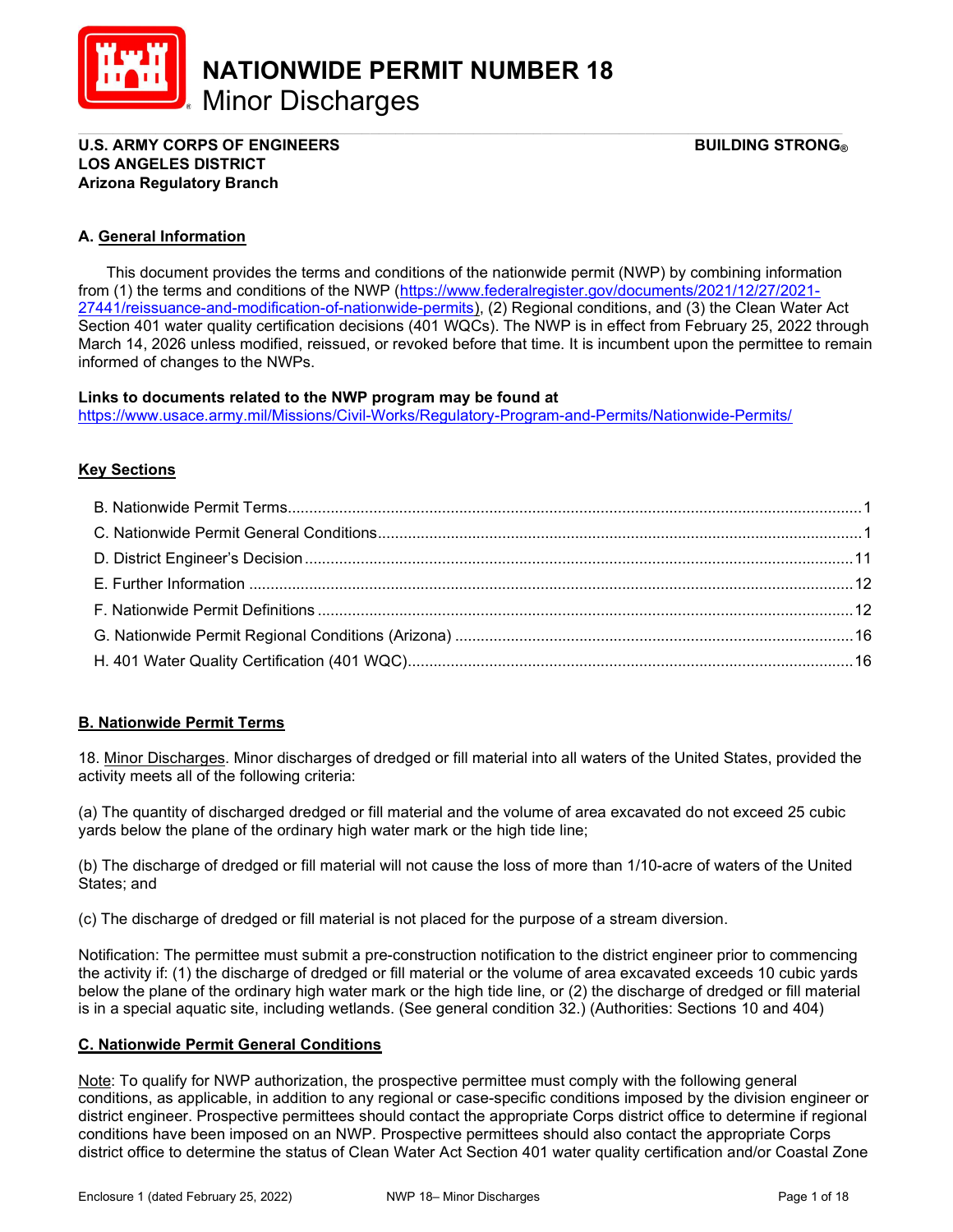Management Act consistency for an NWP. Every person who may wish to obtain permit authorization under one or more NWPs, or who is currently relying on an existing or prior permit authorization under one or more NWPs, has been and is on notice that all of the provisions of 33 CFR 330.1 through 330.6 apply to every NWP authorization. Note especially 33 CFR 330.5 relating to the modification, suspension, or revocation of any NWP authorization.

1. Navigation. (a) No activity may cause more than a minimal adverse effect on navigation.

(b) Any safety lights and signals prescribed by the U.S. Coast Guard, through regulations or otherwise, must be installed and maintained at the permittee's expense on authorized facilities in navigable waters of the United States.

(c) The permittee understands and agrees that, if future operations by the United States require the removal, relocation, or other alteration, of the structure or work herein authorized, or if, in the opinion of the Secretary of the Army or his or her authorized representative, said structure or work shall cause unreasonable obstruction to the free navigation of the navigable waters, the permittee will be required, upon due notice from the Corps of Engineers, to remove, relocate, or alter the structural work or obstructions caused thereby, without expense to the United States. No claim shall be made against the United States on account of any such removal or alteration.

2. Aquatic Life Movements. No activity may substantially disrupt the necessary life cycle movements of those species of aquatic life indigenous to the waterbody, including those species that normally migrate through the area, unless the activity's primary purpose is to impound water. All permanent and temporary crossings of waterbodies shall be suitably culverted, bridged, or otherwise designed and constructed to maintain low flows to sustain the movement of those aquatic species. If a bottomless culvert cannot be used, then the crossing should be designed and constructed to minimize adverse effects to aquatic life movements.

3. Spawning Areas. Activities in spawning areas during spawning seasons must be avoided to the maximum extent practicable. Activities that result in the physical destruction (e.g., through excavation, fill, or downstream smothering by substantial turbidity) of an important spawning area are not authorized.

4. Migratory Bird Breeding Areas. Activities in waters of the United States that serve as breeding areas for migratory birds must be avoided to the maximum extent practicable.

5. Shellfish Beds. No activity may occur in areas of concentrated shellfish populations, unless the activity is directly related to a shellfish harvesting activity authorized by NWPs 4 and 48, or is a shellfish seeding or habitat restoration activity authorized by NWP 27.

6. Suitable Material. No activity may use unsuitable material (e.g., trash, debris, car bodies, asphalt, etc.). Material used for construction or discharged must be free from toxic pollutants in toxic amounts (see section 307 of the Clean Water Act).

7. Water Supply Intakes. No activity may occur in the proximity of a public water supply intake, except where the activity is for the repair or improvement of public water supply intake structures or adjacent bank stabilization.

8. Adverse Effects From Impoundments. If the activity creates an impoundment of water, adverse effects to the aquatic system due to accelerating the passage of water, and/or restricting its flow must be minimized to the maximum extent practicable.

9. Management of Water Flows. To the maximum extent practicable, the pre-construction course, condition, capacity, and location of open waters must be maintained for each activity, including stream channelization, storm water management activities, and temporary and permanent road crossings, except as provided below. The activity must be constructed to withstand expected high flows. The activity must not restrict or impede the passage of normal or high flows, unless the primary purpose of the activity is to impound water or manage high flows. The activity may alter the pre-construction course, condition, capacity, and location of open waters if it benefits the aquatic environment (e.g., stream restoration or relocation activities).

10. Fills Within 100-Year Floodplains. The activity must comply with applicable FEMA-approved state or local floodplain management requirements.

11. Equipment. Heavy equipment working in wetlands or mudflats must be placed on mats, or other measures must be taken to minimize soil disturbance.

12. Soil Erosion and Sediment Controls. Appropriate soil erosion and sediment controls must be used and maintained in effective operating condition during construction, and all exposed soil and other fills, as well as any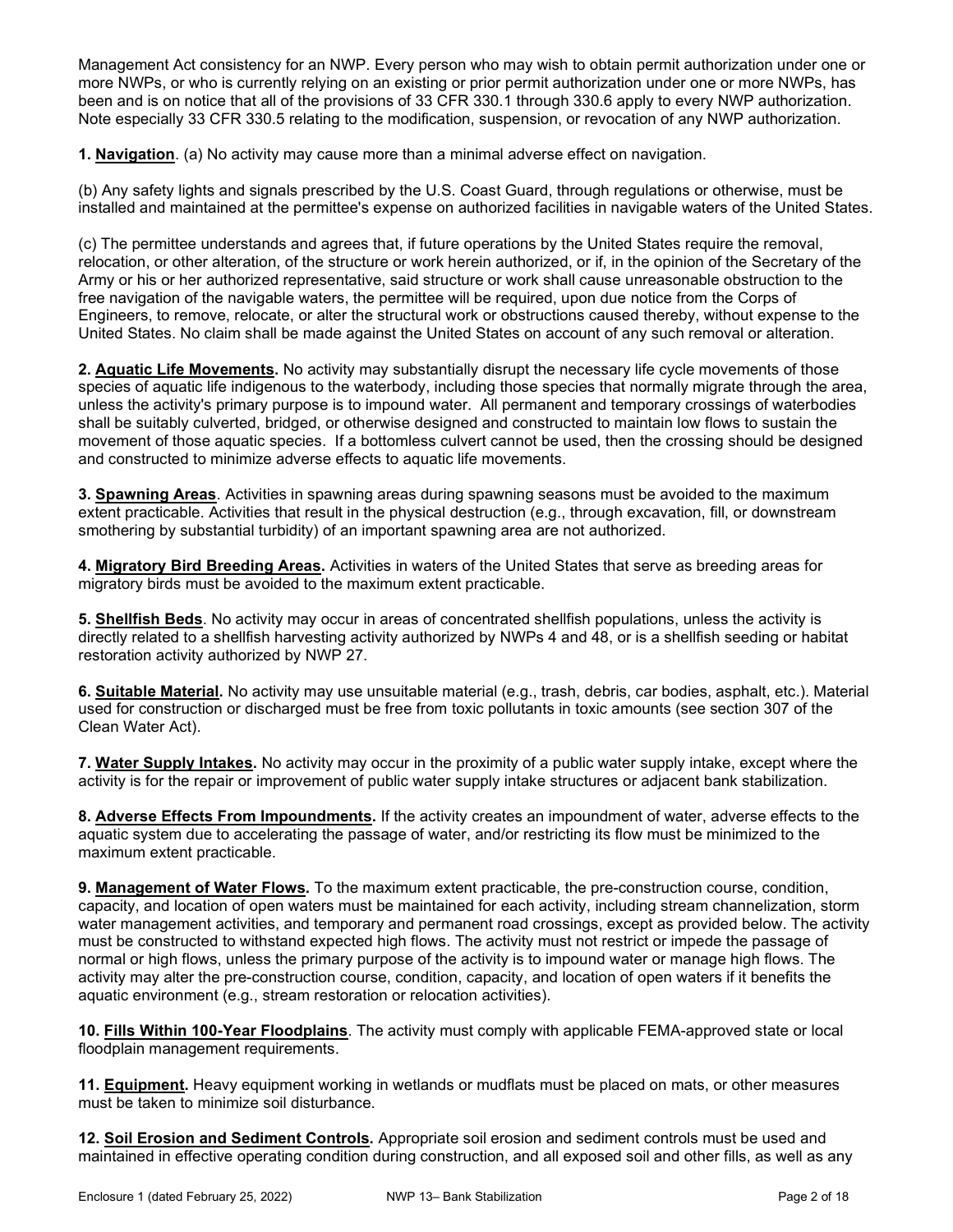work below the ordinary high water mark or high tide line, must be permanently stabilized at the earliest practicable date. Permittees are encouraged to perform work within waters of the United States during periods of low-flow or no-flow, or during low tides.

13. Removal of Temporary Structures and Fills. Temporary structures must be removed, to the maximum extent practicable, after their use has been discontinued. Temporary fills must be removed in their entirety and the affected areas returned to pre-construction elevations. The affected areas must be revegetated, as appropriate.

14. Proper Maintenance. Any authorized structure or fill shall be properly maintained, including maintenance to ensure public safety and compliance with applicable NWP general conditions, as well as any activity-specific conditions added by the district engineer to an NWP authorization.

15. Single and Complete Project. The activity must be a single and complete project. The same NWP cannot be used more than once for the same single and complete project.

16. Wild and Scenic Rivers. (a) No NWP activity may occur in a component of the National Wild and Scenic River System, or in a river officially designated by Congress as a "study river" for possible inclusion in the system while the river is in an official study status, unless the appropriate Federal agency with direct management responsibility for such river, has determined in writing that the proposed activity will not adversely affect the Wild and Scenic River designation or study status.

(b) If a proposed NWP activity will occur in a component of the National Wild and Scenic River System, or in a river officially designated by Congress as a "study river" for possible inclusion in the system while the river is in an official study status, the permittee must submit a pre-construction notification (see general condition 32). The district engineer will coordinate the PCN with the Federal agency with direct management responsibility for that river. Permittees shall not begin the NWP activity until notified by the district engineer that the Federal agency with direct management responsibility for that river has determined in writing that the proposed NWP activity will not adversely affect the Wild and Scenic River designation or study status.

(c) Information on Wild and Scenic Rivers may be obtained from the appropriate Federal land management agency responsible for the designated Wild and Scenic River or study river (e.g., National Park Service, U.S. Forest Service, Bureau of Land Management, U.S. Fish and Wildlife Service). Information on these rivers is also available at: http://www.rivers.gov/.

17. Tribal Rights. No activity or its operation may impair reserved tribal rights, including, but not limited to, reserved water rights and treaty fishing and hunting rights.

18. Endangered Species. (a) No activity is authorized under any NWP which is likely to directly or indirectly jeopardize the continued existence of a threatened or endangered species or a species proposed for such designation, as identified under the Federal Endangered Species Act (ESA), or which will directly or indirectly destroy or adversely modify designated critical habitat or critical habitat proposed for such designation. No activity is authorized under any NWP which "may affect" a listed species or critical habitat, unless ESA section 7 consultation addressing the consequences of the proposed activity on listed species or critical habitat has been completed. See 50 CFR 402.02 for the definition of "effects of the action" for the purposes of ESA section 7 consultation, as well as 50 CFR 402.17, which provides further explanation under ESA section 7 regarding "activities that are reasonably certain to occur" and "consequences caused by the proposed action."

(b) Federal agencies should follow their own procedures for complying with the requirements of the ESA (see 33 CFR 330.4(f)(1)). If pre-construction notification is required for the proposed activity, the Federal permittee must provide the district engineer with the appropriate documentation to demonstrate compliance with those requirements. The district engineer will verify that the appropriate documentation has been submitted. If the appropriate documentation has not been submitted, additional ESA section 7 consultation may be necessary for the activity and the respective federal agency would be responsible for fulfilling its obligation under section 7 of the ESA.

(c) Non-federal permittees must submit a pre-construction notification to the district engineer if any listed species (or species proposed for listing) or designated critical habitat (or critical habitat proposed such designation) might be affected or is in the vicinity of the activity, or if the activity is located in designated critical habitat or critical habitat proposed for such designation, and shall not begin work on the activity until notified by the district engineer that the requirements of the ESA have been satisfied and that the activity is authorized. For activities that might affect Federally-listed endangered or threatened species (or species proposed for listing) or designated critical habitat (or critical habitat proposed for such designation), the pre-construction notification must include the name(s)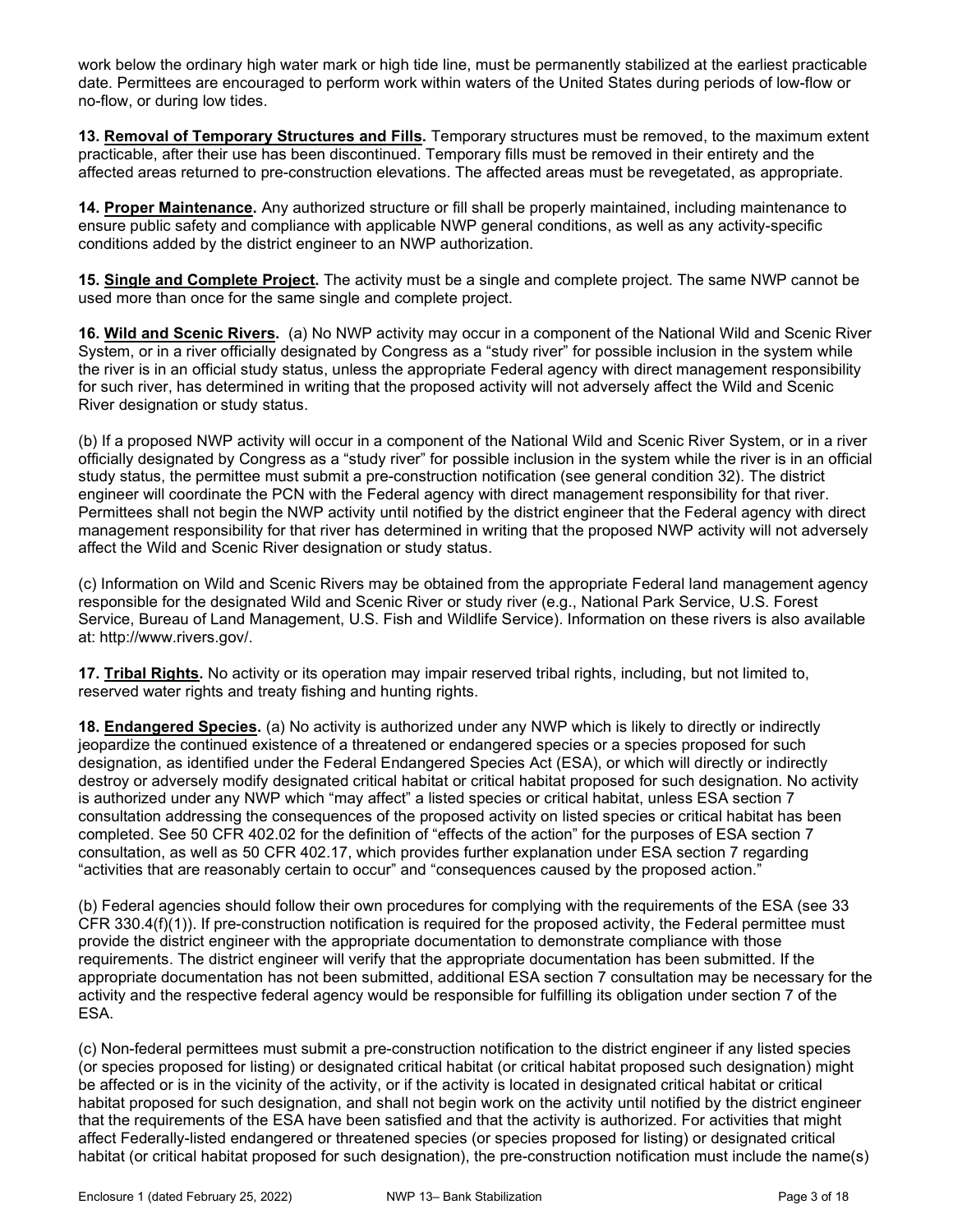of the endangered or threatened species (or species proposed for listing) that might be affected by the proposed activity or that utilize the designated critical habitat (or critical habitat proposed for such designation) that might be affected by the proposed activity. The district engineer will determine whether the proposed activity "may affect" or will have "no effect" to listed species and designated critical habitat and will notify the non-Federal applicant of the Corps' determination within 45 days of receipt of a complete pre-construction notification. For activities where the non-Federal applicant has identified listed species (or species proposed for listing) or designated critical habitat (or critical habitat proposed for such designation) that might be affected or is in the vicinity of the activity, and has so notified the Corps, the applicant shall not begin work until the Corps has provided notification that the proposed activity will have "no effect" on listed species (or species proposed for listing or designated critical habitat (or critical habitat proposed for such designation), or until ESA section 7 consultation or conference has been completed. If the non-Federal applicant has not heard back from the Corps within 45 days, the applicant must still wait for notification from the Corps.

(d) As a result of formal or informal consultation or conference with the FWS or NMFS the district engineer may add species-specific permit conditions to the NWPs.

(e) Authorization of an activity by an NWP does not authorize the "take" of a threatened or endangered species as defined under the ESA. In the absence of separate authorization (e.g., an ESA Section 10 Permit, a Biological Opinion with "incidental take" provisions, etc.) from the FWS or the NMFS, the Endangered Species Act prohibits any person subject to the jurisdiction of the United States to take a listed species, where "take" means to harass, harm, pursue, hunt, shoot, wound, kill, trap, capture, or collect, or to attempt to engage in any such conduct. The word "harm" in the definition of "take'' means an act which actually kills or injures wildlife. Such an act may include significant habitat modification or degradation where it actually kills or injures wildlife by significantly impairing essential behavioral patterns, including breeding, feeding or sheltering.

(f) If the non-federal permittee has a valid ESA section  $10(a)(1)(B)$  incidental take permit with an approved Habitat Conservation Plan for a project or a group of projects that includes the proposed NWP activity, the non-federal applicant should provide a copy of that ESA section 10(a)(1)(B) permit with the PCN required by paragraph (c) of this general condition. The district engineer will coordinate with the agency that issued the ESA section 10(a)(1)(B) permit to determine whether the proposed NWP activity and the associated incidental take were considered in the internal ESA section 7 consultation conducted for the ESA section 10(a)(1)(B) permit. If that coordination results in concurrence from the agency that the proposed NWP activity and the associated incidental take were considered in the internal ESA section 7 consultation for the ESA section 10(a)(1)(B) permit, the district engineer does not need to conduct a separate ESA section 7 consultation for the proposed NWP activity. The district engineer will notify the non-federal applicant within 45 days of receipt of a complete pre-construction notification whether the ESA section 10(a)(1)(B) permit covers the proposed NWP activity or whether additional ESA section 7 consultation is required.

(g) Information on the location of threatened and endangered species and their critical habitat can be obtained directly from the offices of the FWS and NMFS or their world wide web pages at http://www.fws.gov/ or http://www.fws.gov/ipac and http://www.nmfs.noaa.gov/pr/species/esa/ respectively.

19. Migratory Birds and Bald and Golden Eagles. The permittee is responsible for ensuring that an action authorized by an NWP complies with the Migratory Bird Treaty Act and the Bald and Golden Eagle Protection Act. The permittee is responsible for contacting the appropriate local office of the U.S. Fish and Wildlife Service to determine what measures, if any, are necessary or appropriate to reduce adverse effects to migratory birds or eagles, including whether "incidental take" permits are necessary and available under the Migratory Bird Treaty Act or Bald and Golden Eagle Protection Act for a particular activity.

20. Historic Properties. (a) No activity is authorized under any NWP which may have the potential to cause effects to properties listed, or eligible for listing, in the National Register of Historic Places until the requirements of Section 106 of the National Historic Preservation Act (NHPA) have been satisfied.

(b) Federal permittees should follow their own procedures for complying with the requirements of section 106 of the National Historic Preservation Act (see 33 CFR 330.4(g)(1)). If pre-construction notification is required for the proposed NWP activity, the Federal permittee must provide the district engineer with the appropriate documentation to demonstrate compliance with those requirements. The district engineer will verify that the appropriate documentation has been submitted. If the appropriate documentation is not submitted, then additional consultation under section 106 may be necessary. The respective federal agency is responsible for fulfilling its obligation to comply with section 106.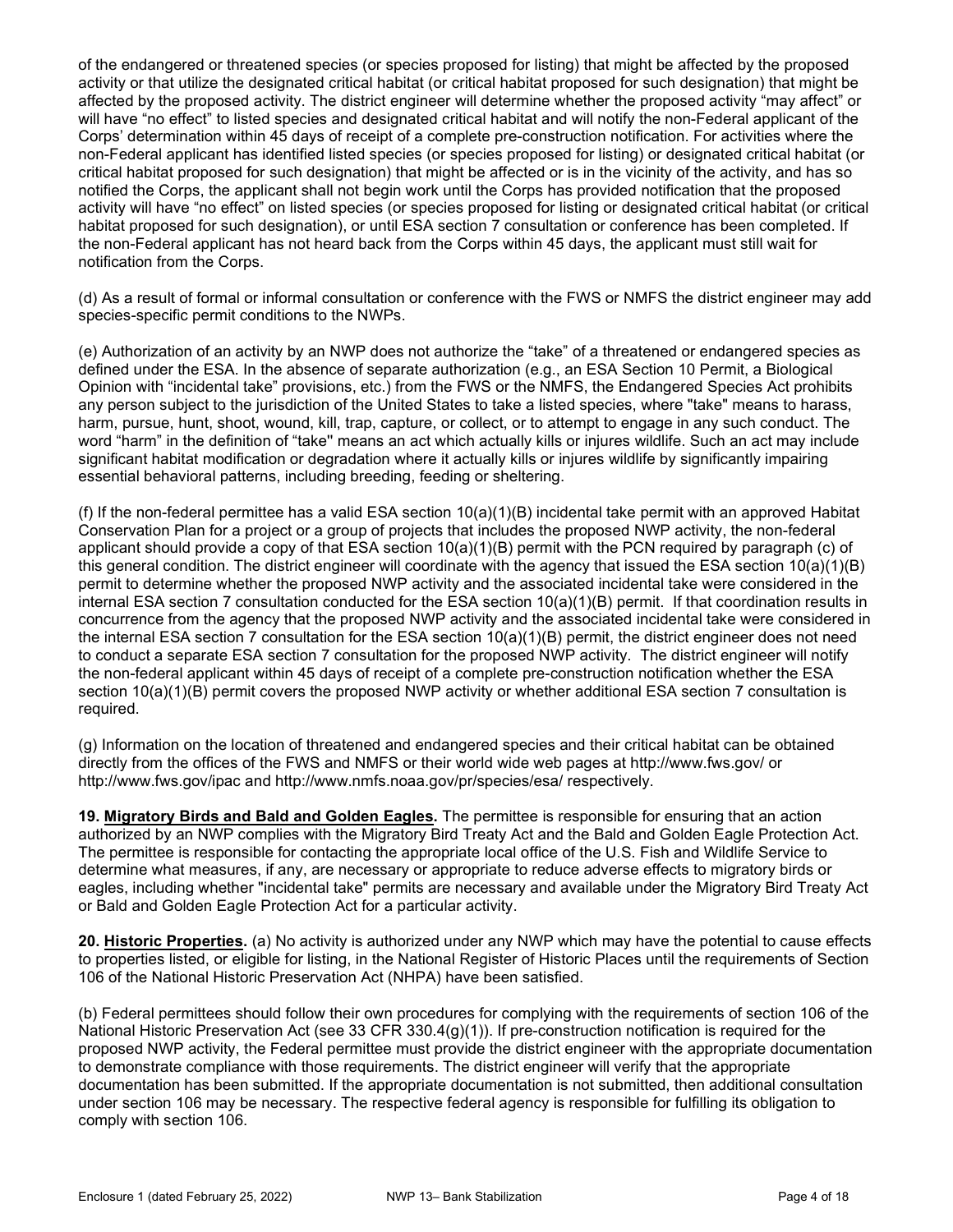(c) Non-federal permittees must submit a pre-construction notification to the district engineer if the NWP activity might have the potential to cause effects to any historic properties listed on, determined to be eligible for listing on, or potentially eligible for listing on the National Register of Historic Places, including previously unidentified properties. For such activities, the pre-construction notification must state which historic properties might have the potential to be affected by the proposed NWP activity or include a vicinity map indicating the location of the historic properties or the potential for the presence of historic properties. Assistance regarding information on the location of, or potential for, the presence of historic properties can be sought from the State Historic Preservation Officer, Tribal Historic Preservation Officer, or designated tribal representative, as appropriate, and the National Register of Historic Places (see 33 CFR 330.4(g)). When reviewing pre-construction notifications, district engineers will comply with the current procedures for addressing the requirements of section 106 of the National Historic Preservation Act. The district engineer shall make a reasonable and good faith effort to carry out appropriate identification efforts commensurate with potential impacts, which may include background research, consultation, oral history interviews, sample field investigation, and/or field survey. Based on the information submitted in the PCN and these identification efforts, the district engineer shall determine whether the proposed NWP activity has the potential to cause effects on the historic properties. Section 106 consultation is not required when the district engineer determines that the activity does not have the potential to cause effects on historic properties (see 36 CFR 800.3(a)). Section 106 consultation is required when the district engineer determines that the activity has the potential to cause effects on historic properties. The district engineer will conduct consultation with consulting parties identified under 36 CFR 800.2(c) when he or she makes any of the following effect determinations for the purposes of section 106 of the NHPA: no historic properties affected, no adverse effect, or adverse effect.

(d) Where the non-Federal applicant has identified historic properties on which the proposed NWP activity might have the potential to cause effects and has so notified the Corps, the non-Federal applicant shall not begin the activity until notified by the district engineer either that the activity has no potential to cause effects to historic properties or that NHPA section 106 consultation has been completed. For non-federal permittees, the district engineer will notify the prospective permittee within 45 days of receipt of a complete pre-construction notification whether NHPA section 106 consultation is required. If NHPA section 106 consultation is required, the district engineer will notify the non-Federal applicant that he or she cannot begin the activity until section 106 consultation is completed. If the non-Federal applicant has not heard back from the Corps within 45 days, the applicant must still wait for notification from the Corps.

(e) Prospective permittees should be aware that section 110k of the NHPA (54 U.S.C. 306113) prevents the Corps from granting a permit or other assistance to an applicant who, with intent to avoid the requirements of section 106 of the NHPA, has intentionally significantly adversely affected a historic property to which the permit would relate, or having legal power to prevent it, allowed such significant adverse effect to occur, unless the Corps, after consultation with the Advisory Council on Historic Preservation (ACHP), determines that circumstances justify granting such assistance despite the adverse effect created or permitted by the applicant. If circumstances justify granting the assistance, the Corps is required to notify the ACHP and provide documentation specifying the circumstances, the degree of damage to the integrity of any historic properties affected, and proposed mitigation. This documentation must include any views obtained from the applicant, SHPO/THPO, appropriate Indian tribes if the undertaking occurs on or affects historic properties on tribal lands or affects properties of interest to those tribes, and other parties known to have a legitimate interest in the impacts to the permitted activity on historic properties.

21. Discovery of Previously Unknown Remains and Artifacts. Permittees that discover any previously unknown historic, cultural or archeological remains and artifacts while accomplishing the activity authorized by an NWP, they must immediately notify the district engineer of what they have found, and to the maximum extent practicable, avoid construction activities that may affect the remains and artifacts until the required coordination has been completed. The district engineer will initiate the Federal, Tribal, and state coordination required to determine if the items or remains warrant a recovery effort or if the site is eligible for listing in the National Register of Historic Places.

22. Designated Critical Resource Waters. Critical resource waters include, NOAA-managed marine sanctuaries and marine monuments, and National Estuarine Research Reserves. The district engineer may designate, after notice and opportunity for public comment, additional waters officially designated by a state as having particular environmental or ecological significance, such as outstanding national resource waters or state natural heritage sites. The district engineer may also designate additional critical resource waters after notice and opportunity for public comment.

(a) Discharges of dredged or fill material into waters of the United States are not authorized by NWPs 7, 12, 14, 16, 17, 21, 29, 31, 35, 39, 40, 42, 43, 44, 49, 50, 51, 52, 57 and 58 for any activity within, or directly affecting, critical resource waters, including wetlands adjacent to such waters.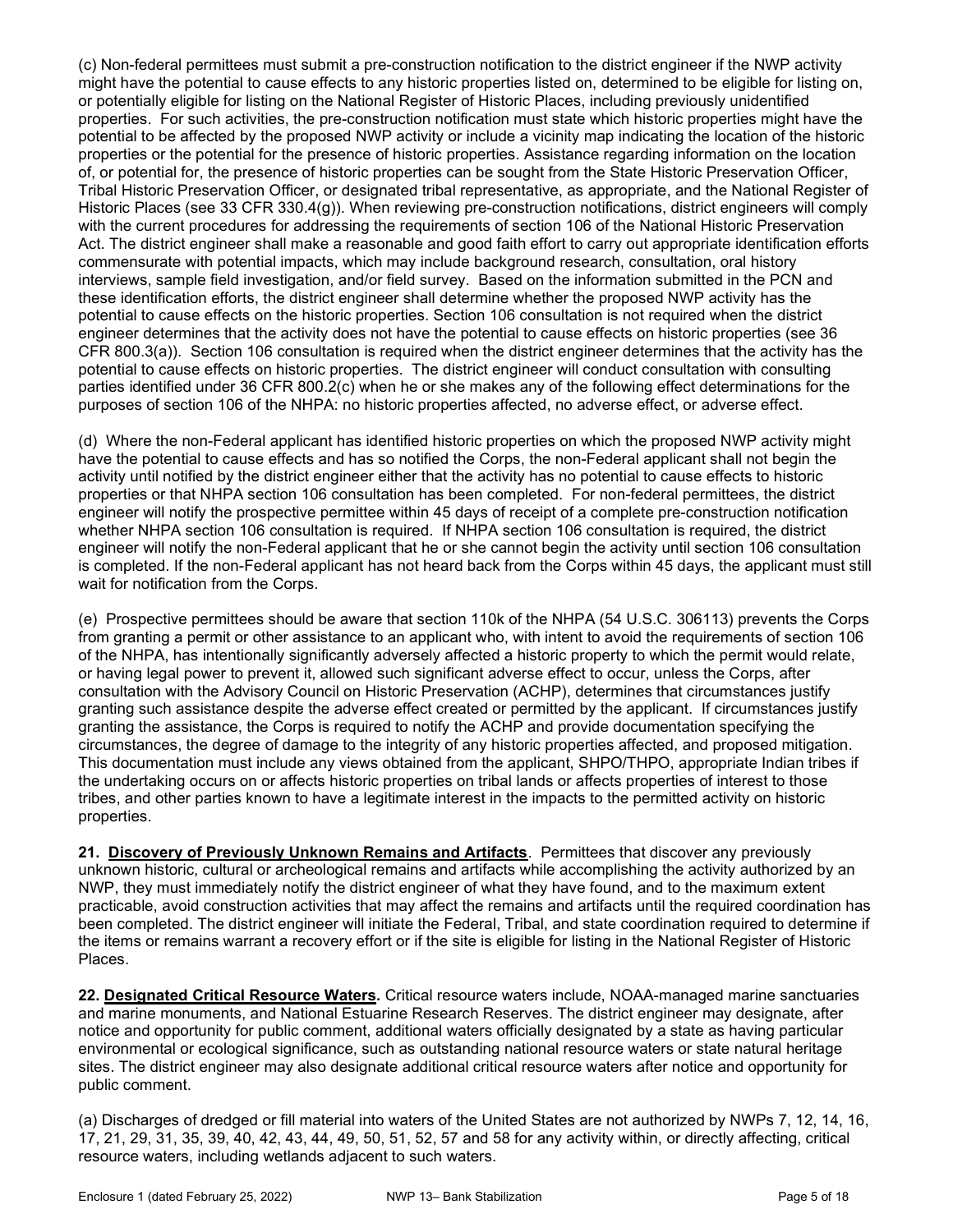(b) For NWPs 3, 8, 10, 13, 15, 18, 19, 22, 23, 25, 27, 28, 30, 33, 34, 36, 37, 38, and 54, notification is required in accordance with general condition 32, for any activity proposed by permittees in the designated critical resource waters including wetlands adjacent to those waters. The district engineer may authorize activities under these NWPs only after she or he determines that the impacts to the critical resource waters will be no more than minimal.

23. Mitigation. The district engineer will consider the following factors when determining appropriate and practicable mitigation necessary to ensure that the individual and cumulative adverse environmental effects are no more than minimal:

(a) The activity must be designed and constructed to avoid and minimize adverse effects, both temporary and permanent, to waters of the United States to the maximum extent practicable at the project site (i.e., on site).

(b) Mitigation in all its forms (avoiding, minimizing, rectifying, reducing, or compensating for resource losses) will be required to the extent necessary to ensure that the individual and cumulative adverse environmental effects are no more than minimal.

(c) Compensatory mitigation at a minimum one-for-one ratio will be required for all wetland losses that exceed 1/10 acre and require pre-construction notification, unless the district engineer determines in writing that either some other form of mitigation would be more environmentally appropriate or the adverse environmental effects of the proposed activity are no more than minimal, and provides an activity-specific waiver of this requirement. For wetland losses of 1/10-acre or less that require pre-construction notification, the district engineer may determine on a case-by-case basis that compensatory mitigation is required to ensure that the activity results in only minimal adverse environmental effects.

(d) Compensatory mitigation at a minimum one-for-one ratio will be required for all losses of stream bed that exceed 3/100-acre and require pre-construction notification, unless the district engineer determines in writing that either some other form of mitigation would be more environmentally appropriate or the adverse environmental effects of the proposed activity are no more than minimal, and provides an activity-specific waiver of this requirement. This compensatory mitigation requirement may be satisfied through the restoration or enhancement of riparian areas next to streams in accordance with paragraph (e) of this general condition. For losses of stream bed of 3/100-acre or less that require pre-construction notification, the district engineer may determine on a case-bycase basis that compensatory mitigation is required to ensure that the activity results in only minimal adverse environmental effects. Compensatory mitigation for losses of streams should be provided, if practicable, through stream rehabilitation, enhancement, or preservation, since streams are difficult-to-replace resources (see 33 CFR 332.3(e)(3)).

(e) Compensatory mitigation plans for NWP activities in or near streams or other open waters will normally include a requirement for the restoration or enhancement, maintenance, and legal protection (e.g., conservation easements) of riparian areas next to open waters. In some cases, the restoration or maintenance/protection of riparian areas may be the only compensatory mitigation required. If restoring riparian areas involves planting vegetation, only native species should be planted. The width of the required riparian area will address documented water quality or aquatic habitat loss concerns. Normally, the riparian area will be 25 to 50 feet wide on each side of the stream, but the district engineer may require slightly wider riparian areas to address documented water quality or habitat loss concerns. If it is not possible to restore or maintain/protect a riparian area on both sides of a stream, or if the waterbody is a lake or coastal waters, then restoring or maintaining/protecting a riparian area along a single bank or shoreline may be sufficient. Where both wetlands and open waters exist on the project site, the district engineer will determine the appropriate compensatory mitigation (e.g., riparian areas and/or wetlands compensation) based on what is best for the aquatic environment on a watershed basis. In cases where riparian areas are determined to be the most appropriate form of minimization or compensatory mitigation, the district engineer may waive or reduce the requirement to provide wetland compensatory mitigation for wetland losses.

(f) Compensatory mitigation projects provided to offset losses of aquatic resources must comply with the applicable provisions of 33 CFR part 332.

(1) The prospective permittee is responsible for proposing an appropriate compensatory mitigation option if compensatory mitigation is necessary to ensure that the activity results in no more than minimal adverse environmental effects. For the NWPs, the preferred mechanism for providing compensatory mitigation is mitigation bank credits or in-lieu fee program credits (see 33 CFR 332.3(b)(2) and (3)). However, if an appropriate number and type of mitigation bank or in-lieu credits are not available at the time the PCN is submitted to the district engineer, the district engineer may approve the use of permittee-responsible mitigation.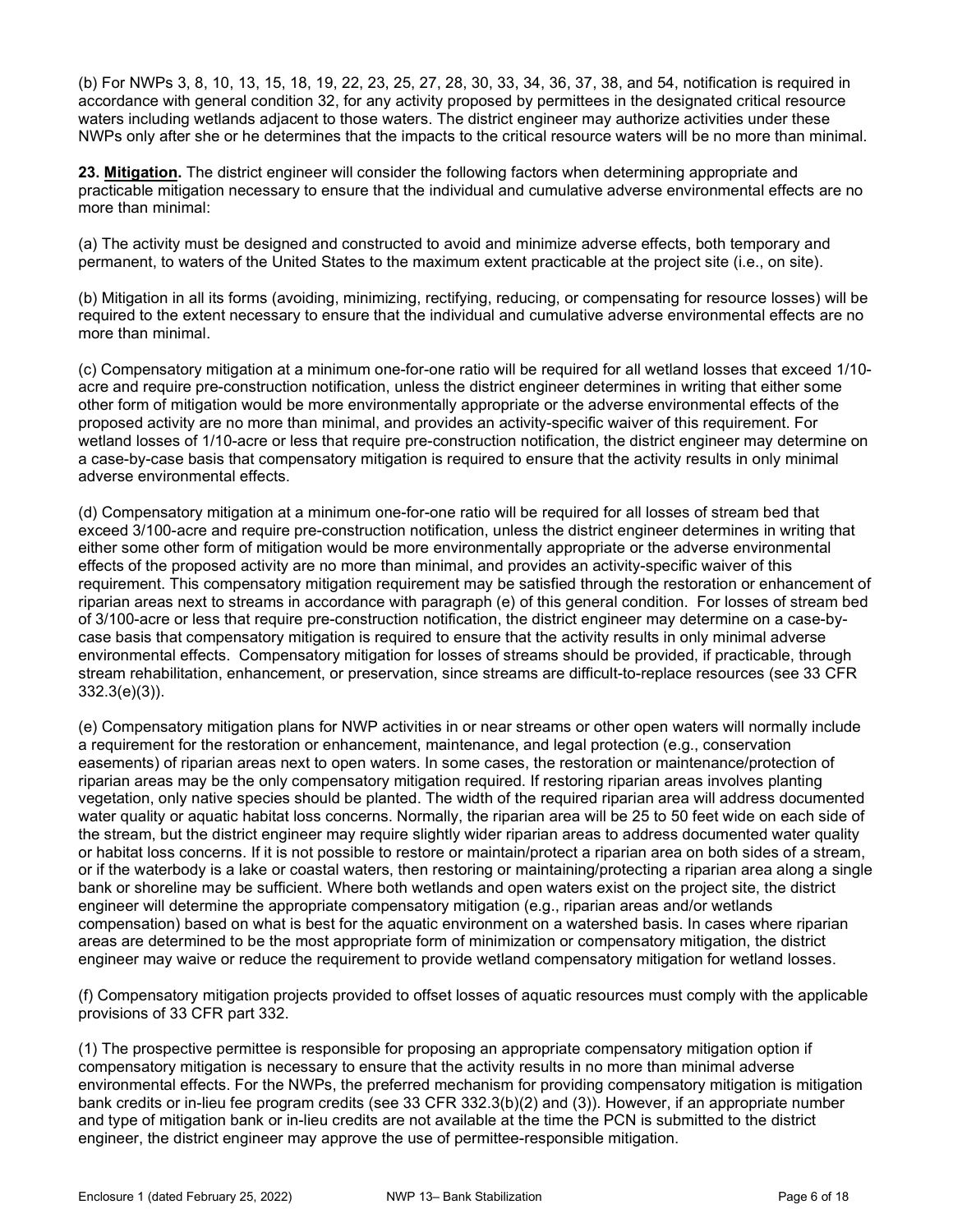(2) The amount of compensatory mitigation required by the district engineer must be sufficient to ensure that the authorized activity results in no more than minimal individual and cumulative adverse environmental effects (see 33 CFR 330.1(e)(3)). (See also 33 CFR 332.3(f).)

(3) Since the likelihood of success is greater and the impacts to potentially valuable uplands are reduced, aquatic resource restoration should be the first compensatory mitigation option considered for permittee-responsible mitigation.

(4) If permittee-responsible mitigation is the proposed option, the prospective permittee is responsible for submitting a mitigation plan. A conceptual or detailed mitigation plan may be used by the district engineer to make the decision on the NWP verification request, but a final mitigation plan that addresses the applicable requirements of 33 CFR 332.4(c)(2) through (14) must be approved by the district engineer before the permittee begins work in waters of the United States, unless the district engineer determines that prior approval of the final mitigation plan is not practicable or not necessary to ensure timely completion of the required compensatory mitigation (see 33 CFR 332.3(k)(3)). If permittee-responsible mitigation is the proposed option, and the proposed compensatory mitigation site is located on land in which another federal agency holds an easement, the district engineer will coordinate with that federal agency to determine if proposed compensatory mitigation project is compatible with the terms of the easement.

(5) If mitigation bank or in-lieu fee program credits are the proposed option, the mitigation plan needs to address only the baseline conditions at the impact site and the number of credits to be provided (see 33 CFR 332.4(c)(1)(ii)).

(6) Compensatory mitigation requirements (e.g., resource type and amount to be provided as compensatory mitigation, site protection, ecological performance standards, monitoring requirements) may be addressed through conditions added to the NWP authorization, instead of components of a compensatory mitigation plan (see 33 CFR 332.4(c)(1)(ii)).

(g) Compensatory mitigation will not be used to increase the acreage losses allowed by the acreage limits of the NWPs. For example, if an NWP has an acreage limit of 1/2-acre, it cannot be used to authorize any NWP activity resulting in the loss of greater than 1/2-acre of waters of the United States, even if compensatory mitigation is provided that replaces or restores some of the lost waters. However, compensatory mitigation can and should be used, as necessary, to ensure that an NWP activity already meeting the established acreage limits also satisfies the no more than minimal impact requirement for the NWPs.

(h) Permittees may propose the use of mitigation banks, in-lieu fee programs, or permittee-responsible mitigation. When developing a compensatory mitigation proposal, the permittee must consider appropriate and practicable options consistent with the framework at 33 CFR 332.3(b). For activities resulting in the loss of marine or estuarine resources, permittee-responsible mitigation may be environmentally preferable if there are no mitigation banks or in-lieu fee programs in the area that have marine or estuarine credits available for sale or transfer to the permittee. For permittee-responsible mitigation, the special conditions of the NWP verification must clearly indicate the party or parties responsible for the implementation and performance of the compensatory mitigation project, and, if required, its long-term management.

(i) Where certain functions and services of waters of the United States are permanently adversely affected by a regulated activity, such as discharges of dredged or fill material into waters of the United States that will convert a forested or scrub-shrub wetland to a herbaceous wetland in a permanently maintained utility line right-of-way, mitigation may be required to reduce the adverse environmental effects of the activity to the no more than minimal level.

24. Safety of Impoundment Structures. To ensure that all impoundment structures are safely designed, the district engineer may require non-Federal applicants to demonstrate that the structures comply with established state or federal, dam safety criteria or have been designed by qualified persons. The district engineer may also require documentation that the design has been independently reviewed by similarly qualified persons, and appropriate modifications made to ensure safety.

25. Water Quality. (a) Where the certifying authority (state, authorized tribe, or EPA, as appropriate) has not previously certified compliance of an NWP with CWA section 401, a CWA section 401 water quality certification for the proposed discharge must be obtained or waived (see 33 CFR 330.4(c)). If the permittee cannot comply with all of the conditions of a water quality certification previously issued by certifying authority for the issuance of the NWP, then the permittee must obtain a water quality certification or waiver for the proposed discharge in order for the activity to be authorized by an NWP.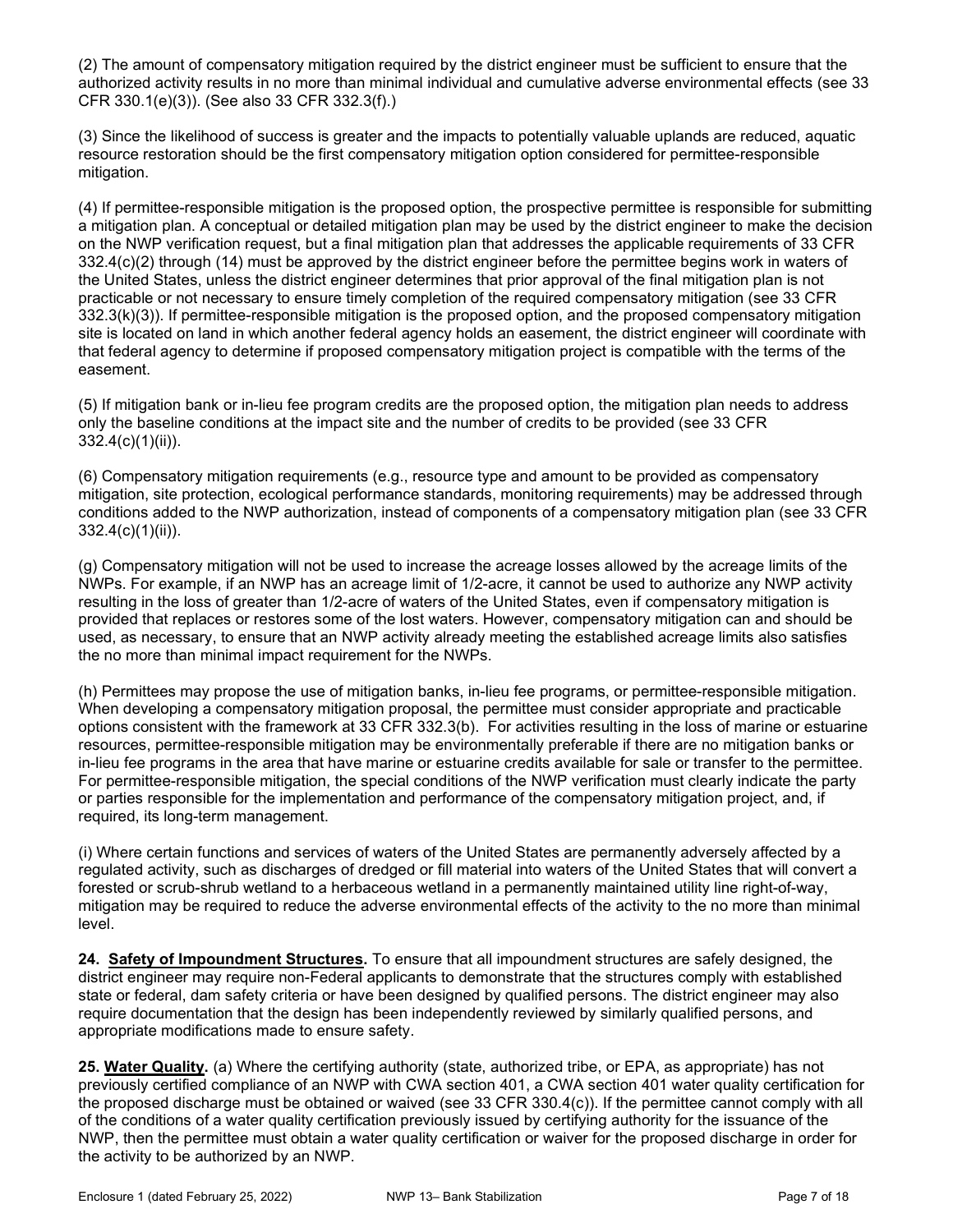(b) If the NWP activity requires pre-construction notification and the certifying authority has not previously certified compliance of an NWP with CWA section 401, the proposed discharge is not authorized by an NWP until water quality certification is obtained or waived. If the certifying authority issues a water quality certification for the proposed discharge, the permittee must submit a copy of the certification to the district engineer. The discharge is not authorized by an NWP until the district engineer has notified the permittee that the water quality certification requirement has been satisfied by the issuance of a water quality certification or a waiver.

(c) The district engineer or certifying authority may require additional water quality management measures to ensure that the authorized activity does not result in more than minimal degradation of water quality.

26. Coastal Zone Management. In coastal states where an NWP has not previously received a state coastal zone management consistency concurrence, an individual state coastal zone management consistency concurrence must be obtained, or a presumption of concurrence must occur (see 33 CFR 330.4(d)). If the permittee cannot comply with all of the conditions of a coastal zone management consistency concurrence previously issued by the state, then the permittee must obtain an individual coastal zone management consistency concurrence or presumption of concurrence in order for the activity to be authorized by an NWP. The district engineer or a state may require additional measures to ensure that the authorized activity is consistent with state coastal zone management requirements.

27. Regional and Case-By-Case Conditions. The activity must comply with any regional conditions that may have been added by the Division Engineer (see 33 CFR 330.4(e)) and with any case specific conditions added by the Corps or by the state, Indian Tribe, or U.S. EPA in its CWA section 401 Water Quality Certification, or by the state in its Coastal Zone Management Act consistency determination.

28. Use of Multiple Nationwide Permits. The use of more than one NWP for a single and complete project is authorized, subject to the following restrictions:

(a) If only one of the NWPs used to authorize the single and complete project has a specified acreage limit, the acreage loss of waters of the United States cannot exceed the acreage limit of the NWP with the highest specified acreage limit. For example, if a road crossing over tidal waters is constructed under NWP 14, with associated bank stabilization authorized by NWP 13, the maximum acreage loss of waters of the United States for the total project cannot exceed 1/3-acre.

(b) If one or more of the NWPs used to authorize the single and complete project has specified acreage limits, the acreage loss of waters of the United States authorized by those NWPs cannot exceed their respective specified acreage limits. For example, if a commercial development is constructed under NWP 39, and the single and complete project includes the filling of an upland ditch authorized by NWP 46, the maximum acreage loss of waters of the United States for the commercial development under NWP 39 cannot exceed 1/2-acre, and the total acreage loss of waters of United States due to the NWP 39 and 46 activities cannot exceed 1 acre.

29. Transfer of Nationwide Permit Verifications. If the permittee sells the property associated with a nationwide permit verification, the permittee may transfer the nationwide permit verification to the new owner by submitting a letter to the appropriate Corps district office to validate the transfer. A copy of the nationwide permit verification must be attached to the letter, and the letter must contain the following statement and signature:

"When the structures or work authorized by this nationwide permit are still in existence at the time the property is transferred, the terms and conditions of this nationwide permit, including any special conditions, will continue to be binding on the new owner(s) of the property. To validate the transfer of this nationwide permit and the associated liabilities associated with compliance with its terms and conditions, have the transferee sign and date below."

(Transferee)

(Date)

30. Compliance Certification. Each permittee who receives an NWP verification letter from the Corps must provide a signed certification documenting completion of the authorized activity and implementation of any required

\_\_\_\_\_\_\_\_\_\_\_\_\_\_\_\_\_\_\_\_\_\_\_\_\_\_\_\_\_\_\_\_\_\_\_\_\_\_\_\_\_\_\_\_\_

\_\_\_\_\_\_\_\_\_\_\_\_\_\_\_\_\_\_\_\_\_\_\_\_\_\_\_\_\_\_\_\_\_\_\_\_\_\_\_\_\_\_\_\_\_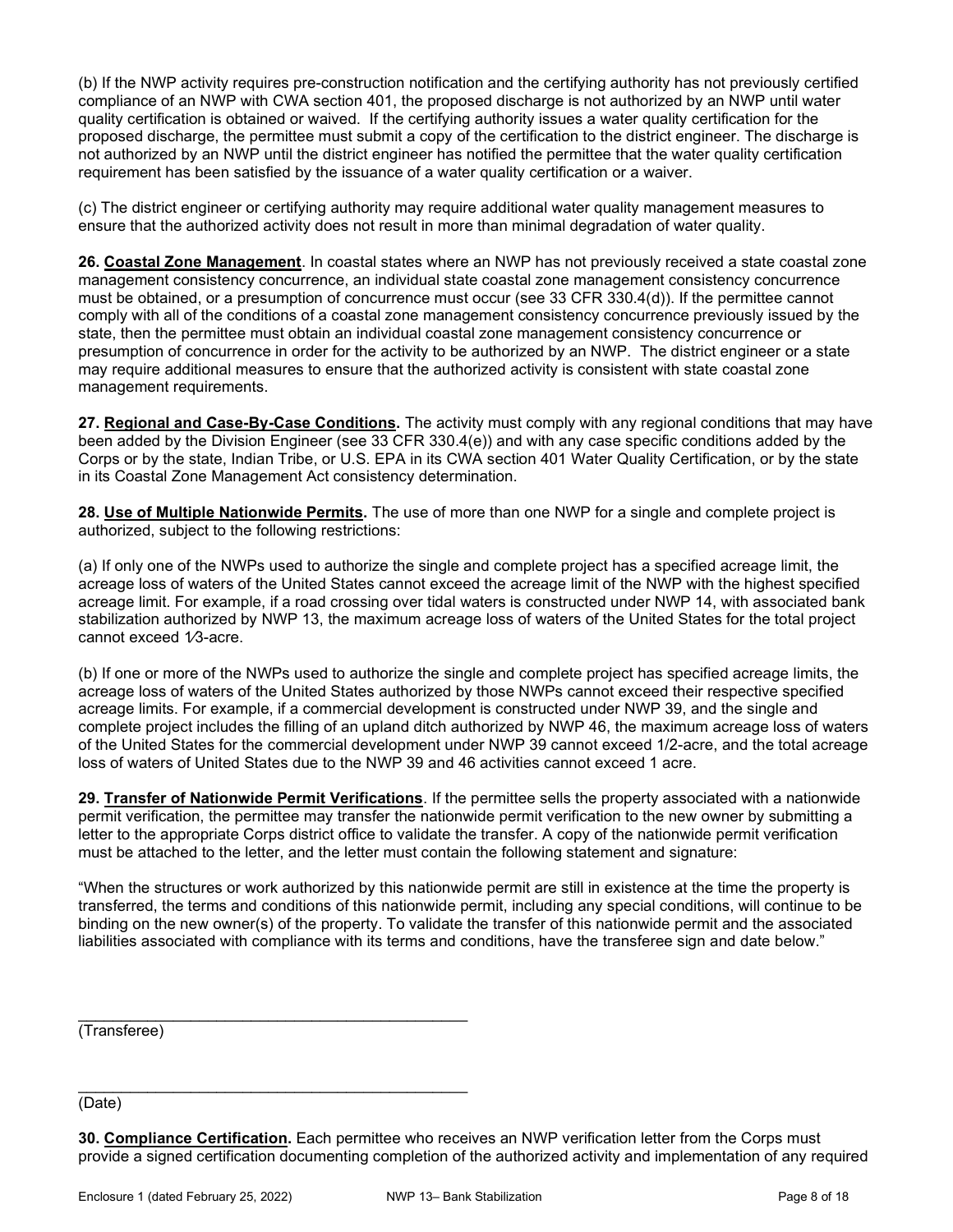compensatory mitigation. The success of any required permittee-responsible mitigation, including the achievement of ecological performance standards, will be addressed separately by the district engineer. The Corps will provide the permittee the certification document with the NWP verification letter. The certification document will include:

(a) A statement that the authorized activity was done in accordance with the NWP authorization, including any general, regional, or activity-specific conditions;

(b) A statement that the implementation of any required compensatory mitigation was completed in accordance with the permit conditions. If credits from a mitigation bank or in-lieu fee program are used to satisfy the compensatory mitigation requirements, the certification must include the documentation required by 33 CFR 332.3(l)(3) to confirm that the permittee secured the appropriate number and resource type of credits; and

(c) The signature of the permittee certifying the completion of the activity and mitigation.

The completed certification document must be submitted to the district engineer within 30 days of completion of the authorized activity or the implementation of any required compensatory mitigation, whichever occurs later.

31. Activities Affecting Structures or Works Built by the United States. If an NWP activity also requires review by, or permission from, the Corps pursuant to 33 U.S.C. 408 because it will alter or temporarily or permanently occupy or use a U.S. Army Corps of Engineers (USACE) federally authorized Civil Works project (a "USACE project"), the prospective permittee must submit a pre-construction notification. See paragraph (b)(10) of general condition 32. An activity that requires section 408 permission and/or review is not authorized by an NWP until the appropriate Corps office issues the section 408 permission or completes its review to alter, occupy, or use the USACE project, and the district engineer issues a written NWP verification.

32. Pre-Construction Notification. (a) Timing. Where required by the terms of the NWP, the prospective permittee must notify the district engineer by submitting a pre-construction notification (PCN) as early as possible. The district engineer must determine if the PCN is complete within 30 calendar days of the date of receipt and, if the PCN is determined to be incomplete, notify the prospective permittee within that 30 day period to request the additional information necessary to make the PCN complete. The request must specify the information needed to make the PCN complete. As a general rule, district engineers will request additional information necessary to make the PCN complete only once. However, if the prospective permittee does not provide all of the requested information, then the district engineer will notify the prospective permittee that the PCN is still incomplete and the PCN review process will not commence until all of the requested information has been received by the district engineer. The prospective permittee shall not begin the activity until either:

(1) He or she is notified in writing by the district engineer that the activity may proceed under the NWP with any special conditions imposed by the district or division engineer; or

(2) 45 calendar days have passed from the district engineer's receipt of the complete PCN and the prospective permittee has not received written notice from the district or division engineer. However, if the permittee was required to notify the Corps pursuant to general condition 18 that listed species or critical habitat might be affected or are in the vicinity of the activity, or to notify the Corps pursuant to general condition 20 that the activity might have the potential to cause effects to historic properties, the permittee cannot begin the activity until receiving written notification from the Corps that there is "no effect" on listed species or "no potential to cause effects" on historic properties, or that any consultation required under Section 7 of the Endangered Species Act (see 33 CFR 330.4(f)) and/or section 106 of the National Historic Preservation Act (see 33 CFR 330.4(g)) has been completed. If the proposed activity requires a written waiver to exceed specified limits of an NWP, the permittee may not begin the activity until the district engineer issues the waiver. If the district or division engineer notifies the permittee in writing that an individual permit is required within 45 calendar days of receipt of a complete PCN, the permittee cannot begin the activity until an individual permit has been obtained. Subsequently, the permittee's right to proceed under the NWP may be modified, suspended, or revoked only in accordance with the procedure set forth in 33 CFR 330.5(d)(2).

(b) Contents of Pre-Construction Notification: The PCN must be in writing and include the following information:

- (1) Name, address and telephone numbers of the prospective permittee;
- (2) Location of the proposed activity;

(3) Identify the specific NWP or NWP(s) the prospective permittee wants to use to authorize the proposed activity;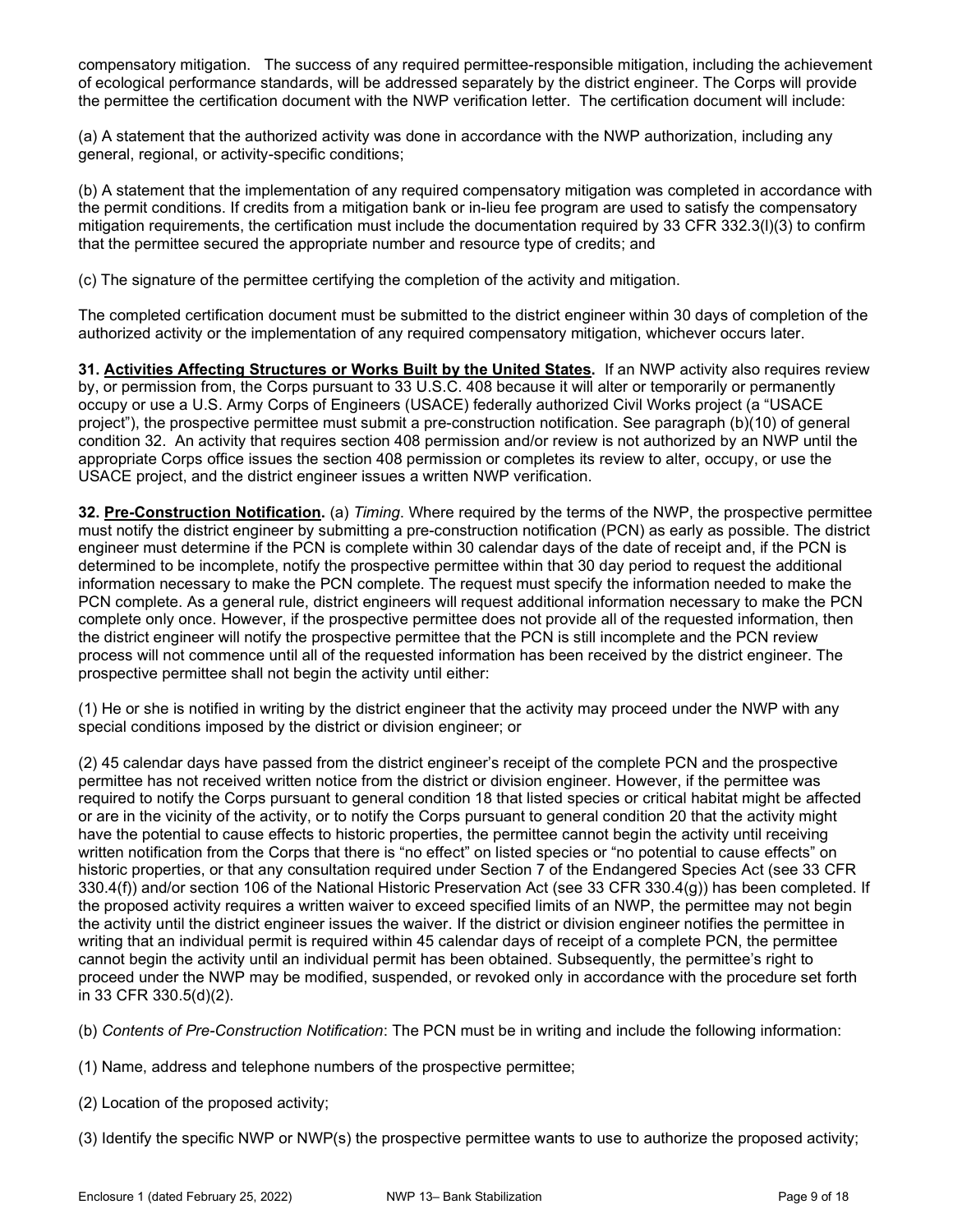(4) (i) A description of the proposed activity; the activity's purpose; direct and indirect adverse environmental effects the activity would cause, including the anticipated amount of loss of wetlands, other special aquatic sites, and other waters expected to result from the NWP activity, in acres, linear feet, or other appropriate unit of measure; a description of any proposed mitigation measures intended to reduce the adverse environmental effects caused by the proposed activity; and any other NWP(s), regional general permit(s), or individual permit(s) used or intended to be used to authorize any part of the proposed project or any related activity, including other separate and distant crossings for linear projects that require Department of the Army authorization but do not require pre-construction notification. The description of the proposed activity and any proposed mitigation measures should be sufficiently detailed to allow the district engineer to determine that the adverse environmental effects of the activity will be no more than minimal and to determine the need for compensatory mitigation or other mitigation measures.

(ii) For linear projects where one or more single and complete crossings require pre-construction notification, the PCN must include the quantity of anticipated losses of wetlands, other special aquatic sites, and other waters for each single and complete crossing of those wetlands, other special aquatic sites, and other waters (including those single and complete crossings authorized by an NWP but do not require PCNs). This information will be used by the district engineer to evaluate the cumulative adverse environmental effects of the proposed linear project, and does not change those non-PCN NWP activities into NWP PCNs.

(iii) Sketches should be provided when necessary to show that the activity complies with the terms of the NWP. (Sketches usually clarify the activity and when provided results in a quicker decision. Sketches should contain sufficient detail to provide an illustrative description of the proposed activity (e.g., a conceptual plan), but do not need to be detailed engineering plans);

(5) The PCN must include a delineation of wetlands, other special aquatic sites, and other waters, such as lakes and ponds, and perennial and intermittent streams, on the project site. Wetland delineations must be prepared in accordance with the current method required by the Corps. The permittee may ask the Corps to delineate the special aquatic sites and other waters on the project site, but there may be a delay if the Corps does the delineation, especially if the project site is large or contains many wetlands, other special aquatic sites, and other waters. Furthermore, the 45-day period will not start until the delineation has been submitted to or completed by the Corps, as appropriate;

(6) If the proposed activity will result in the loss of greater than 1/10-acre of wetlands or 3/100-acre of stream bed and a PCN is required, the prospective permittee must submit a statement describing how the mitigation requirement will be satisfied, or explaining why the adverse environmental effects are no more than minimal and why compensatory mitigation should not be required. As an alternative, the prospective permittee may submit a conceptual or detailed mitigation plan.

(7) For non-federal permittees, if any listed species (or species proposed for listing) or designated critical habitat (or critical habitat proposed for such designation) might be affected or is in the vicinity of the activity, or if the activity is located in designated critical habitat (or critical habitat proposed for such designation), the PCN must include the name(s) of those endangered or threatened species (or species proposed for listing) that might be affected by the proposed activity or utilize the designated critical habitat (or critical habitat proposed for such designation) that might be affected by the proposed activity. For NWP activities that require pre-construction notification, Federal permittees must provide documentation demonstrating compliance with the Endangered Species Act;

(8) For non-federal permittees, if the NWP activity might have the potential to cause effects to a historic property listed on, determined to be eligible for listing on, or potentially eligible for listing on, the National Register of Historic Places, the PCN must state which historic property might have the potential to be affected by the proposed activity or include a vicinity map indicating the location of the historic property. For NWP activities that require preconstruction notification, Federal permittees must provide documentation demonstrating compliance with section 106 of the National Historic Preservation Act;

(9) For an activity that will occur in a component of the National Wild and Scenic River System, or in a river officially designated by Congress as a "study river" for possible inclusion in the system while the river is in an official study status, the PCN must identify the Wild and Scenic River or the "study river" (see general condition 16); and

(10) For an NWP activity that requires permission from, or review by, the Corps pursuant to 33 U.S.C. 408 because it will alter or temporarily or permanently occupy or use a U.S. Army Corps of Engineers federally authorized civil works project, the pre-construction notification must include a statement confirming that the project proponent has submitted a written request for section 408 permission from, or review by, the Corps office having jurisdiction over that USACE project.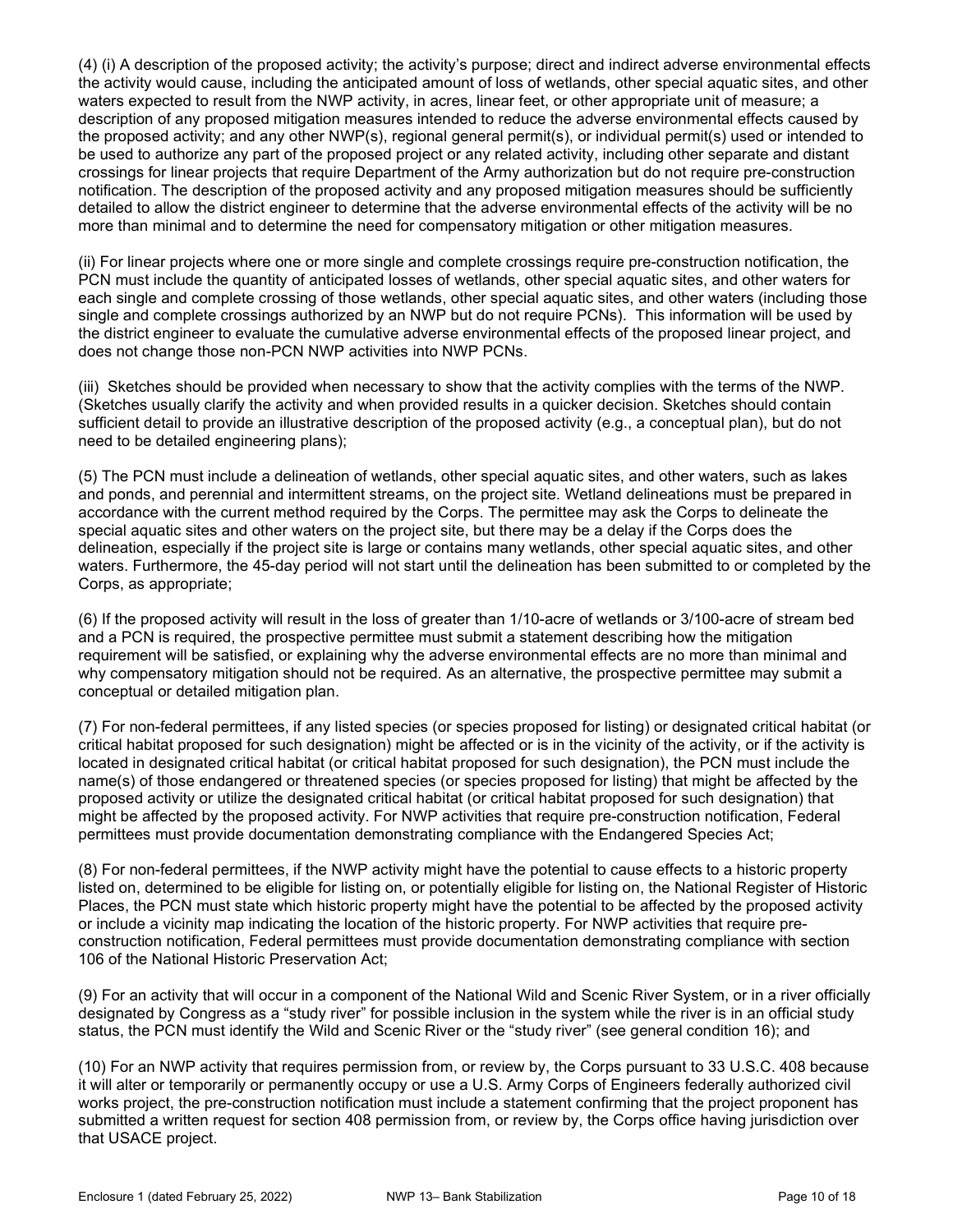(c) Form of Pre-Construction Notification: The nationwide permit pre-construction notification form (Form ENG 6082) should be used for NWP PCNs. A letter containing the required information may also be used. Applicants may provide electronic files of PCNs and supporting materials if the district engineer has established tools and procedures for electronic submittals.

(d) Agency Coordination: (1) The district engineer will consider any comments from Federal and state agencies concerning the proposed activity's compliance with the terms and conditions of the NWPs and the need for mitigation to reduce the activity's adverse environmental effects so that they are no more than minimal.

(2) Agency coordination is required for: (i) all NWP activities that require pre-construction notification and result in the loss of greater than 1/2-acre of waters of the United States; (ii) NWP 13 activities in excess of 500 linear feet, fills greater than one cubic yard per running foot, or involve discharges of dredged or fill material into special aquatic sites; and (iii) NWP 54 activities in excess of 500 linear feet, or that extend into the waterbody more than 30 feet from the mean low water line in tidal waters or the ordinary high water mark in the Great Lakes.

(3) When agency coordination is required, the district engineer will immediately provide (e.g., via e-mail, facsimile transmission, overnight mail, or other expeditious manner) a copy of the complete PCN to the appropriate Federal or state offices (FWS, state natural resource or water quality agency, EPA, and, if appropriate, the NMFS). With the exception of NWP 37, these agencies will have 10 calendar days from the date the material is transmitted to notify the district engineer via telephone, facsimile transmission, or e-mail that they intend to provide substantive, sitespecific comments. The comments must explain why the agency believes the adverse environmental effects will be more than minimal. If so contacted by an agency, the district engineer will wait an additional 15 calendar days before making a decision on the pre-construction notification. The district engineer will fully consider agency comments received within the specified time frame concerning the proposed activity's compliance with the terms and conditions of the NWPs, including the need for mitigation to ensure that the net adverse environmental effects of the proposed activity are no more than minimal. The district engineer will provide no response to the resource agency, except as provided below. The district engineer will indicate in the administrative record associated with each pre-construction notification that the resource agencies' concerns were considered. For NWP 37, the emergency watershed protection and rehabilitation activity may proceed immediately in cases where there is an unacceptable hazard to life or a significant loss of property or economic hardship will occur. The district engineer will consider any comments received to decide whether the NWP 37 authorization should be modified, suspended, or revoked in accordance with the procedures at 33 CFR 330.5.

(4) In cases of where the prospective permittee is not a Federal agency, the district engineer will provide a response to NMFS within 30 calendar days of receipt of any Essential Fish Habitat conservation recommendations, as required by section 305(b)(4)(B) of the Magnuson-Stevens Fishery Conservation and Management Act.

(5) Applicants are encouraged to provide the Corps with either electronic files or multiple copies of pre-construction notifications to expedite agency coordination.

# D. District Engineer's Decision

1. In reviewing the PCN for the proposed activity, the district engineer will determine whether the activity authorized by the NWP will result in more than minimal individual or cumulative adverse environmental effects or may be contrary to the public interest. If a project proponent requests authorization by a specific NWP, the district engineer should issue the NWP verification for that activity if it meets the terms and conditions of that NWP, unless he or she determines, after considering mitigation, that the proposed activity will result in more than minimal individual and cumulative adverse effects on the aquatic environment and other aspects of the public interest and exercises discretionary authority to require an individual permit for the proposed activity. For a linear project, this determination will include an evaluation of the single and complete crossings of waters of the United States that require PCNs to determine whether they individually satisfy the terms and conditions of the NWP(s), as well as the cumulative effects caused by all of the crossings of waters of the United States authorized by an NWP. If an applicant requests a waiver of an applicable limit, as provided for in NWPs 13, 36, or 54, the district engineer will only grant the waiver upon a written determination that the NWP activity will result in only minimal individual and cumulative adverse environmental effects.

2. When making minimal adverse environmental effects determinations the district engineer will consider the direct and indirect effects caused by the NWP activity. He or she will also consider the cumulative adverse environmental effects caused by activities authorized by an NWP and whether those cumulative adverse environmental effects are no more than minimal. The district engineer will also consider site specific factors, such as the environmental setting in the vicinity of the NWP activity, the type of resource that will be affected by the NWP activity, the functions provided by the aquatic resources that will be affected by the NWP activity, the degree or magnitude to which the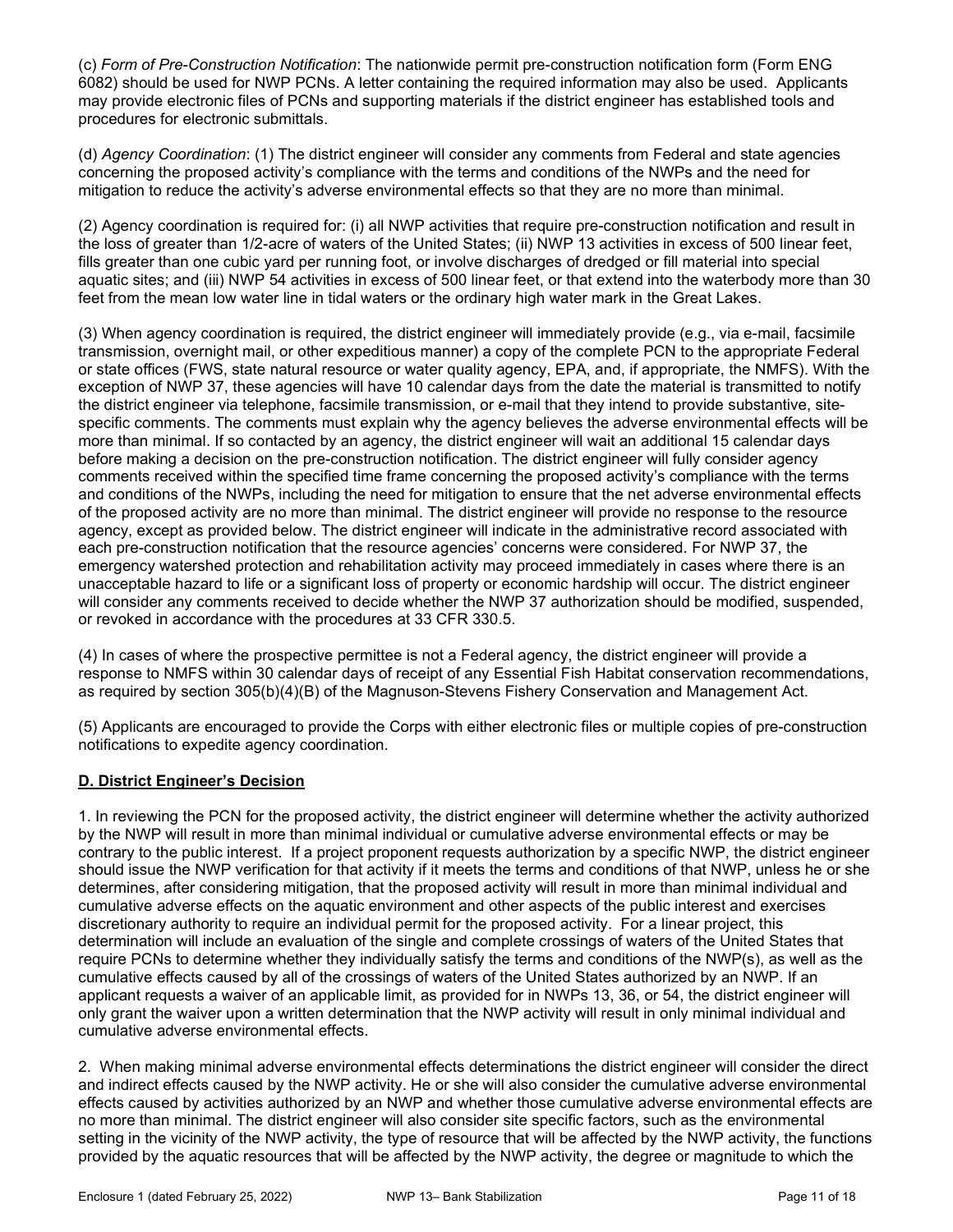aquatic resources perform those functions, the extent that aquatic resource functions will be lost as a result of the NWP activity (e.g., partial or complete loss), the duration of the adverse effects (temporary or permanent), the importance of the aquatic resource functions to the region (e.g., watershed or ecoregion), and mitigation required by the district engineer. If an appropriate functional or condition assessment method is available and practicable to use, that assessment method may be used by the district engineer to assist in the minimal adverse environmental effects determination. The district engineer may add case-specific special conditions to the NWP authorization to address site-specific environmental concerns.

3. If the proposed activity requires a PCN and will result in a loss of greater than 1/10-acre of wetlands or 3/100 acre of stream bed, the prospective permittee should submit a mitigation proposal with the PCN. Applicants may also propose compensatory mitigation for NWP activities with smaller impacts, or for impacts to other types of waters. The district engineer will consider any proposed compensatory mitigation or other mitigation measures the applicant has included in the proposal in determining whether the net adverse environmental effects of the proposed activity are no more than minimal. The compensatory mitigation proposal may be either conceptual or detailed. If the district engineer determines that the activity complies with the terms and conditions of the NWP and that the adverse environmental effects are no more than minimal, after considering mitigation, the district engineer will notify the permittee and include any activity-specific conditions in the NWP verification the district engineer deems necessary. Conditions for compensatory mitigation requirements must comply with the appropriate provisions at 33 CFR 332.3(k). The district engineer must approve the final mitigation plan before the permittee commences work in waters of the United States, unless the district engineer determines that prior approval of the final mitigation plan is not practicable or not necessary to ensure timely completion of the required compensatory mitigation. If the prospective permittee elects to submit a compensatory mitigation plan with the PCN, the district engineer will expeditiously review the proposed compensatory mitigation plan. The district engineer must review the proposed compensatory mitigation plan within 45 calendar days of receiving a complete PCN and determine whether the proposed mitigation would ensure that the NWP activity results in no more than minimal adverse environmental effects. If the net adverse environmental effects of the NWP activity (after consideration of the mitigation proposal) are determined by the district engineer to be no more than minimal, the district engineer will provide a timely written response to the applicant. The response will state that the NWP activity can proceed under the terms and conditions of the NWP, including any activity-specific conditions added to the NWP authorization by the district engineer.

4. If the district engineer determines that the adverse environmental effects of the proposed activity are more than minimal, then the district engineer will notify the applicant either: (a) that the activity does not qualify for authorization under the NWP and instruct the applicant on the procedures to seek authorization under an individual permit; (b) that the activity is authorized under the NWP subject to the applicant's submission of a mitigation plan that would reduce the adverse environmental effects so that they are no more than minimal; or (c) that the activity is authorized under the NWP with specific modifications or conditions. Where the district engineer determines that mitigation is required to ensure no more than minimal adverse environmental effects, the activity will be authorized within the 45-day PCN period (unless additional time is required to comply with general conditions 18, 20, and/or 31), with activity-specific conditions that state the mitigation requirements. The authorization will include the necessary conceptual or detailed mitigation plan or a requirement that the applicant submit a mitigation plan that would reduce the adverse environmental effects so that they are no more than minimal. When compensatory mitigation is required, no work in waters of the United States may occur until the district engineer has approved a specific mitigation plan or has determined that prior approval of a final mitigation plan is not practicable or not necessary to ensure timely completion of the required compensatory mitigation.

# E. Further Information

1. District engineers have authority to determine if an activity complies with the terms and conditions of an NWP.

2. NWPs do not obviate the need to obtain other federal, state, or local permits, approvals, or authorizations required by law.

3. NWPs do not grant any property rights or exclusive privileges.

- 4. NWPs do not authorize any injury to the property or rights of others.
- 5. NWPs do not authorize interference with any existing or proposed Federal project (see general condition 31).

# F. Nationwide Permit Definitions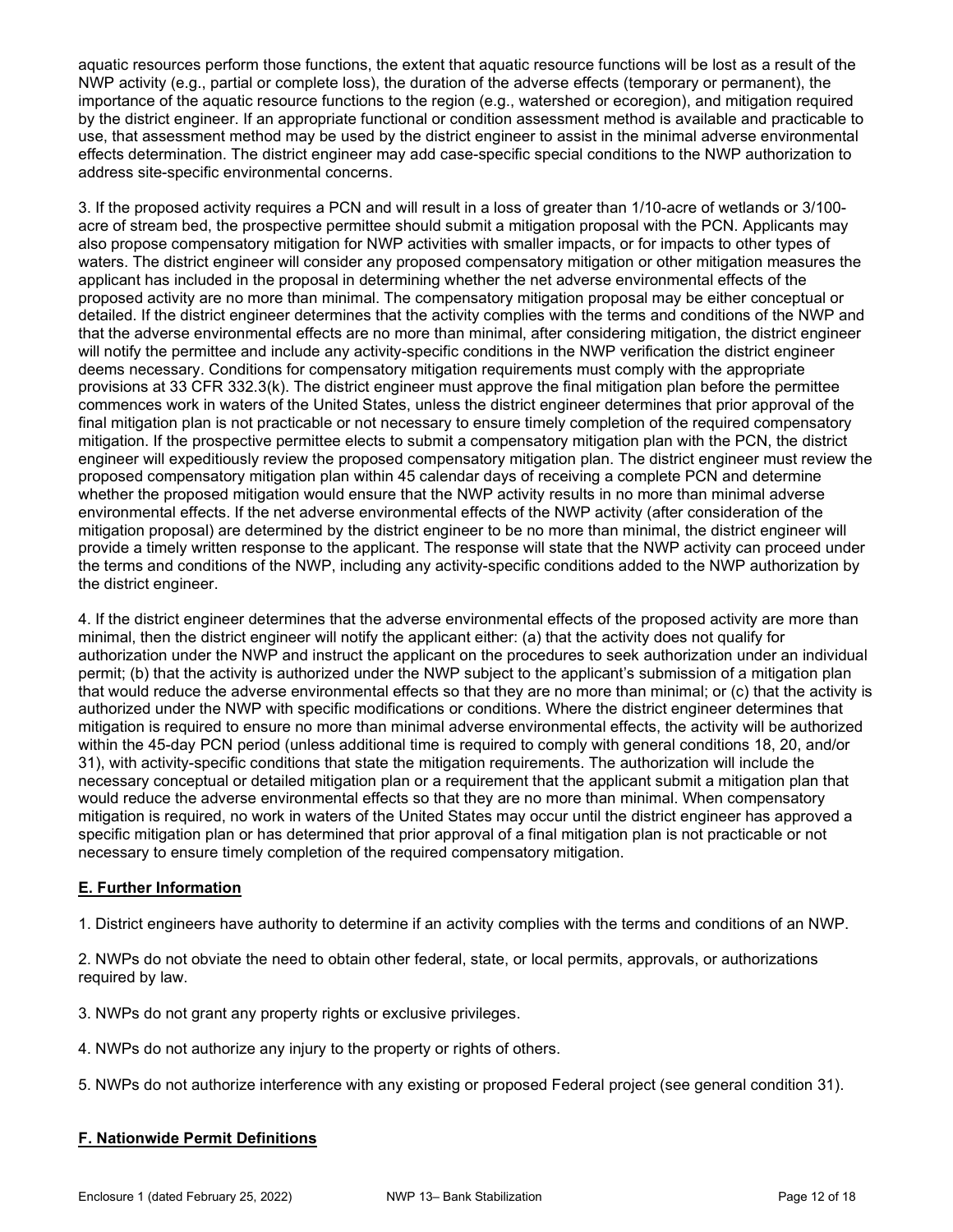Best management practices (BMPs): Policies, practices, procedures, or structures implemented to mitigate the adverse environmental effects on surface water quality resulting from development. BMPs are categorized as structural or non-structural.

Compensatory mitigation: The restoration (re-establishment or rehabilitation), establishment (creation), enhancement, and/or in certain circumstances preservation of aquatic resources for the purposes of offsetting unavoidable adverse impacts which remain after all appropriate and practicable avoidance and minimization has been achieved.

Currently serviceable: Useable as is or with some maintenance, but not so degraded as to essentially require reconstruction.

Direct effects: Effects that are caused by the activity and occur at the same time and place.

Discharge: The term "discharge" means any discharge of dredged or fill material into waters of the United States.

Ecological reference: A model used to plan and design an aquatic habitat and riparian area restoration, enhancement, or establishment activity under NWP 27. An ecological reference may be based on the structure, functions, and dynamics of an aquatic habitat type or a riparian area type that currently exists in the region where the proposed NWP 27 activity is located. Alternatively, an ecological reference may be based on a conceptual model for the aquatic habitat type or riparian area type to be restored, enhanced, or established as a result of the proposed NWP 27 activity. An ecological reference takes into account the range of variation of the aquatic habitat type or riparian area type in the region.

Enhancement: The manipulation of the physical, chemical, or biological characteristics of an aquatic resource to heighten, intensify, or improve a specific aquatic resource function(s). Enhancement results in the gain of selected aquatic resource function(s), but may also lead to a decline in other aquatic resource function(s). Enhancement does not result in a gain in aquatic resource area.

Establishment (creation): The manipulation of the physical, chemical, or biological characteristics present to develop an aquatic resource that did not previously exist at an upland site. Establishment results in a gain in aquatic resource area.

High Tide Line: The line of intersection of the land with the water's surface at the maximum height reached by a rising tide. The high tide line may be determined, in the absence of actual data, by a line of oil or scum along shore objects, a more or less continuous deposit of fine shell or debris on the foreshore or berm, other physical markings or characteristics, vegetation lines, tidal gages, or other suitable means that delineate the general height reached by a rising tide. The line encompasses spring high tides and other high tides that occur with periodic frequency but does not include storm surges in which there is a departure from the normal or predicted reach of the tide due to the piling up of water against a coast by strong winds such as those accompanying a hurricane or other intense storm.

Historic Property: Any prehistoric or historic district, site (including archaeological site), building, structure, or other object included in, or eligible for inclusion in, the National Register of Historic Places maintained by the Secretary of the Interior. This term includes artifacts, records, and remains that are related to and located within such properties. The term includes properties of traditional religious and cultural importance to an Indian tribe or Native Hawaiian organization and that meet the National Register criteria (36 CFR part 60).

Independent utility: A test to determine what constitutes a single and complete non-linear project in the Corps Regulatory Program. A project is considered to have independent utility if it would be constructed absent the construction of other projects in the project area. Portions of a multi-phase project that depend upon other phases of the project do not have independent utility. Phases of a project that would be constructed even if the other phases were not built can be considered as separate single and complete projects with independent utility.

Indirect effects: Effects that are caused by the activity and are later in time or farther removed in distance, but are still reasonably foreseeable.

Loss of waters of the United States: Waters of the United States that are permanently adversely affected by filling, flooding, excavation, or drainage because of the regulated activity. The loss of stream bed includes the acres of stream bed that are permanently adversely affected by filling or excavation because of the regulated activity. Permanent adverse effects include permanent discharges of dredged or fill material that change an aquatic area to dry land, increase the bottom elevation of a waterbody, or change the use of a waterbody. The acreage of loss of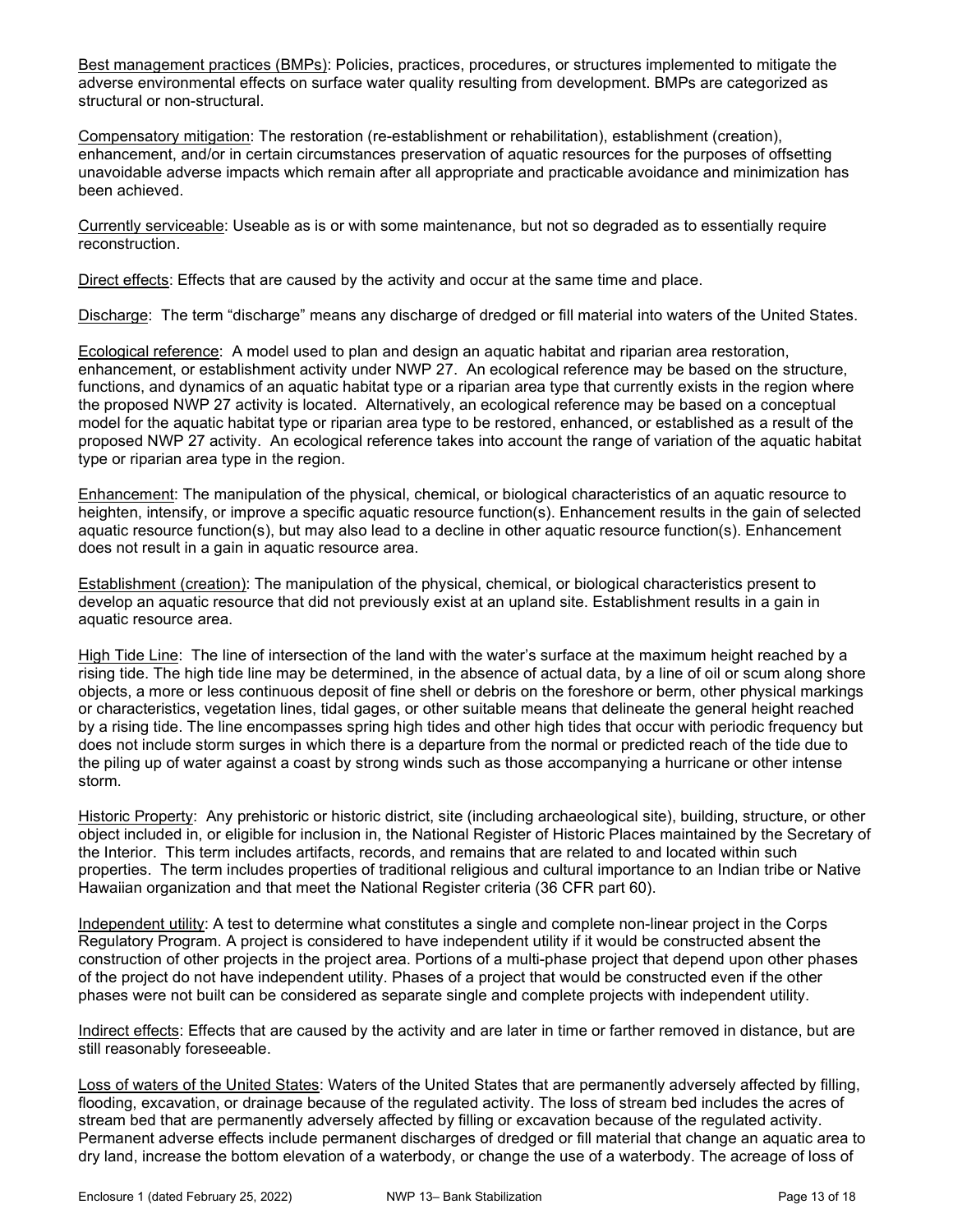waters of the United States is a threshold measurement of the impact to jurisdictional waters or wetlands for determining whether a project may qualify for an NWP; it is not a net threshold that is calculated after considering compensatory mitigation that may be used to offset losses of aquatic functions and services. Waters of the United States temporarily filled, flooded, excavated, or drained, but restored to pre-construction contours and elevations after construction, are not included in the measurement of loss of waters of the United States. Impacts resulting from activities that do not require Department of the Army authorization, such as activities eligible for exemptions under section 404(f) of the Clean Water Act, are not considered when calculating the loss of waters of the United States.

Navigable waters: Waters subject to section 10 of the Rivers and Harbors Act of 1899. These waters are defined at 33 CFR part 329.

Non-tidal wetland: A non-tidal wetland is a wetland that is not subject to the ebb and flow of tidal waters. Non-tidal wetlands contiguous to tidal waters are located landward of the high tide line (i.e., spring high tide line).

Open water: For purposes of the NWPs, an open water is any area that in a year with normal patterns of precipitation has water flowing or standing above ground to the extent that an ordinary high water mark can be determined. Aquatic vegetation within the area of flowing or standing water is either non-emergent, sparse, or absent. Vegetated shallows are considered to be open waters. Examples of "open waters" include rivers, streams, lakes, and ponds.

Ordinary High Water Mark: The term ordinary high water mark means that line on the shore established by the fluctuations of water and indicated by physical characteristics such as a clear, natural line impressed on the bank, shelving, changes in the character of soil, destruction of terrestrial vegetation, the presence of litter and debris, or other appropriate means that consider the characteristics of the surrounding areas.

Perennial stream: A perennial stream has surface water flowing continuously year-round during a typical year.

Practicable: Available and capable of being done after taking into consideration cost, existing technology, and logistics in light of overall project purposes.

Pre-construction notification: A request submitted by the project proponent to the Corps for confirmation that a particular activity is authorized by nationwide permit. The request may be a permit application, letter, or similar document that includes information about the proposed work and its anticipated environmental effects. Preconstruction notification may be required by the terms and conditions of a nationwide permit, or by regional conditions. A pre-construction notification may be voluntarily submitted in cases where pre-construction notification is not required and the project proponent wants confirmation that the activity is authorized by nationwide permit.

Preservation: The removal of a threat to, or preventing the decline of, aquatic resources by an action in or near those aquatic resources. This term includes activities commonly associated with the protection and maintenance of aquatic resources through the implementation of appropriate legal and physical mechanisms. Preservation does not result in a gain of aquatic resource area or functions.

Re-establishment: The manipulation of the physical, chemical, or biological characteristics of a site with the goal of returning natural/historic functions to a former aquatic resource. Re-establishment results in rebuilding a former aquatic resource and results in a gain in aquatic resource area and functions.

Rehabilitation: The manipulation of the physical, chemical, or biological characteristics of a site with the goal of repairing natural/historic functions to a degraded aquatic resource. Rehabilitation results in a gain in aquatic resource function, but does not result in a gain in aquatic resource area.

Restoration: The manipulation of the physical, chemical, or biological characteristics of a site with the goal of returning natural/historic functions to a former or degraded aquatic resource. For the purpose of tracking net gains in aquatic resource area, restoration is divided into two categories: re-establishment and rehabilitation.

Riffle and pool complex: Riffle and pool complexes are special aquatic sites under the 404(b)(1) Guidelines. Riffle and pool complexes sometimes characterize steep gradient sections of streams. Such stream sections are recognizable by their hydraulic characteristics. The rapid movement of water over a course substrate in riffles results in a rough flow, a turbulent surface, and high dissolved oxygen levels in the water. Pools are deeper areas associated with riffles. A slower stream velocity, a streaming flow, a smooth surface, and a finer substrate characterize pools.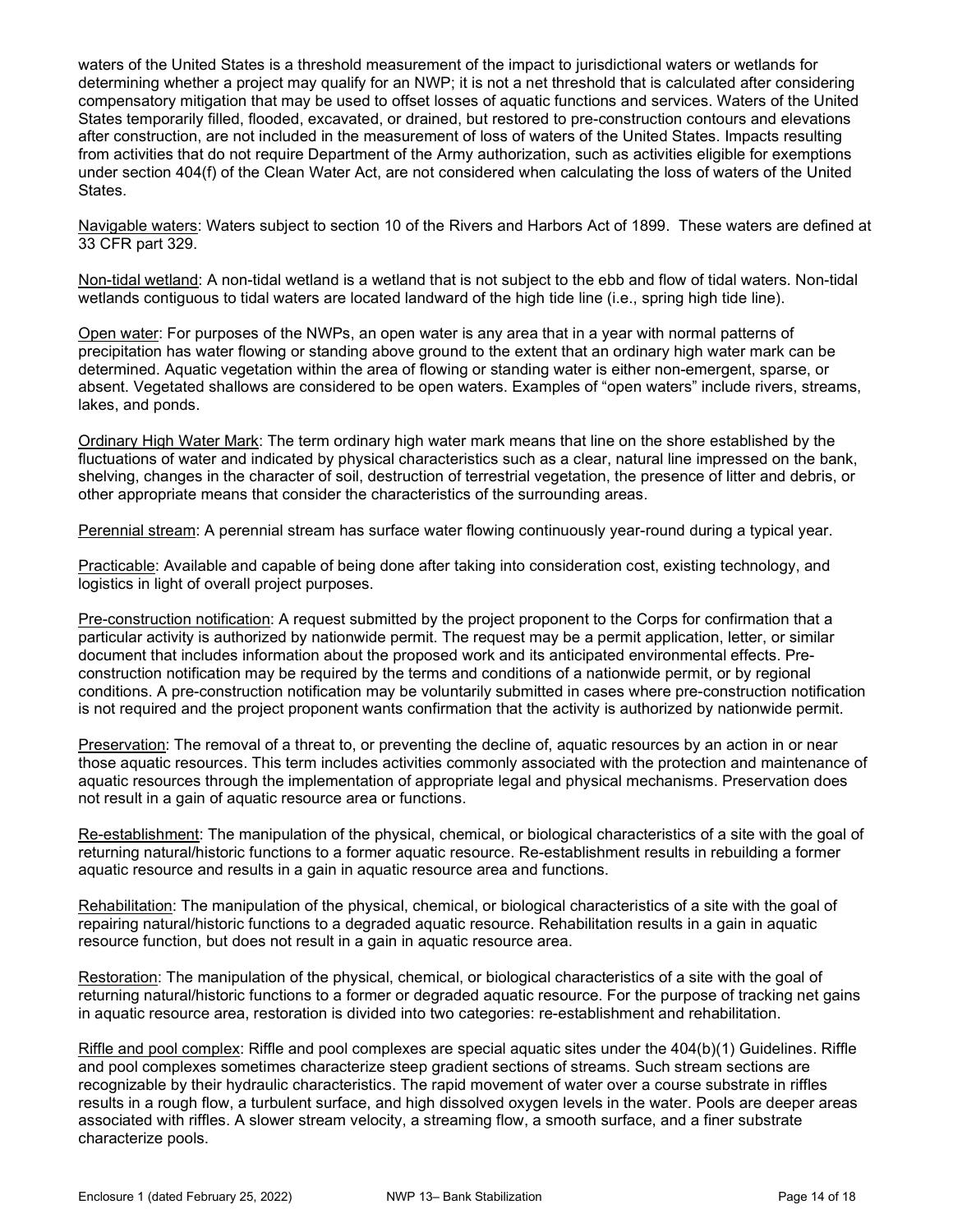Riparian areas: Riparian areas are lands next to streams, lakes, and estuarine-marine shorelines. Riparian areas are transitional between terrestrial and aquatic ecosystems, through which surface and subsurface hydrology connects riverine, lacustrine, estuarine, and marine waters with their adjacent wetlands, non-wetland waters, or uplands. Riparian areas provide a variety of ecological functions and services and help improve or maintain local water quality. (See general condition 23.)

Shellfish seeding: The placement of shellfish seed and/or suitable substrate to increase shellfish production. Shellfish seed consists of immature individual shellfish or individual shellfish attached to shells or shell fragments (i.e., spat on shell). Suitable substrate may consist of shellfish shells, shell fragments, or other appropriate materials placed into waters for shellfish habitat.

Single and complete linear project: A linear project is a project constructed for the purpose of getting people, goods, or services from a point of origin to a terminal point, which often involves multiple crossings of one or more waterbodies at separate and distant locations. The term "single and complete project" is defined as that portion of the total linear project proposed or accomplished by one owner/developer or partnership or other association of owners/developers that includes all crossings of a single water of the United States (i.e., a single waterbody) at a specific location. For linear projects crossing a single or multiple waterbodies several times at separate and distant locations, each crossing is considered a single and complete project for purposes of NWP authorization. However, individual channels in a braided stream or river, or individual arms of a large, irregularly shaped wetland or lake, etc., are not separate waterbodies, and crossings of such features cannot be considered separately.

Single and complete non-linear project: For non-linear projects, the term "single and complete project" is defined at 33 CFR 330.2(i) as the total project proposed or accomplished by one owner/developer or partnership or other association of owners/developers. A single and complete non-linear project must have independent utility (see definition of "independent utility"). Single and complete non-linear projects may not be "piecemealed" to avoid the limits in an NWP authorization.

Stormwater management: Stormwater management is the mechanism for controlling stormwater runoff for the purposes of reducing downstream erosion, water quality degradation, and flooding and mitigating the adverse effects of changes in land use on the aquatic environment.

Stormwater management facilities: Stormwater management facilities are those facilities, including but not limited to, stormwater retention and detention ponds and best management practices, which retain water for a period of time to control runoff and/or improve the quality (i.e., by reducing the concentration of nutrients, sediments, hazardous substances and other pollutants) of stormwater runoff.

Stream bed: The substrate of the stream channel between the ordinary high water marks. The substrate may be bedrock or inorganic particles that range in size from clay to boulders. Wetlands contiguous to the stream bed, but outside of the ordinary high water marks, are not considered part of the stream bed.

Stream channelization: The manipulation of a stream's course, condition, capacity, or location that causes more than minimal interruption of normal stream processes. A channelized jurisdictional stream remains a water of the United States.

Structure: An object that is arranged in a definite pattern of organization. Examples of structures include, without limitation, any pier, boat dock, boat ramp, wharf, dolphin, weir, boom, breakwater, bulkhead, revetment, riprap, jetty, artificial island, artificial reef, permanent mooring structure, power transmission line, permanently moored floating vessel, piling, aid to navigation, or any other manmade obstacle or obstruction.

Tidal wetland: A tidal wetland is a jurisdictional wetland that is inundated by tidal waters. Tidal waters rise and fall in a predictable and measurable rhythm or cycle due to the gravitational pulls of the moon and sun. Tidal waters end where the rise and fall of the water surface can no longer be practically measured in a predictable rhythm due to masking by other waters, wind, or other effects. Tidal wetlands are located channelward of the high tide line.

Tribal lands: Any lands title to which is either: 1) held in trust by the United States for the benefit of any Indian tribe or individual; or 2) held by any Indian tribe or individual subject to restrictions by the United States against alienation.

Tribal rights: Those rights legally accruing to a tribe or tribes by virtue of inherent sovereign authority, unextinguished aboriginal title, treaty, statute, judicial decisions, executive order or agreement, and that give rise to legally enforceable remedies.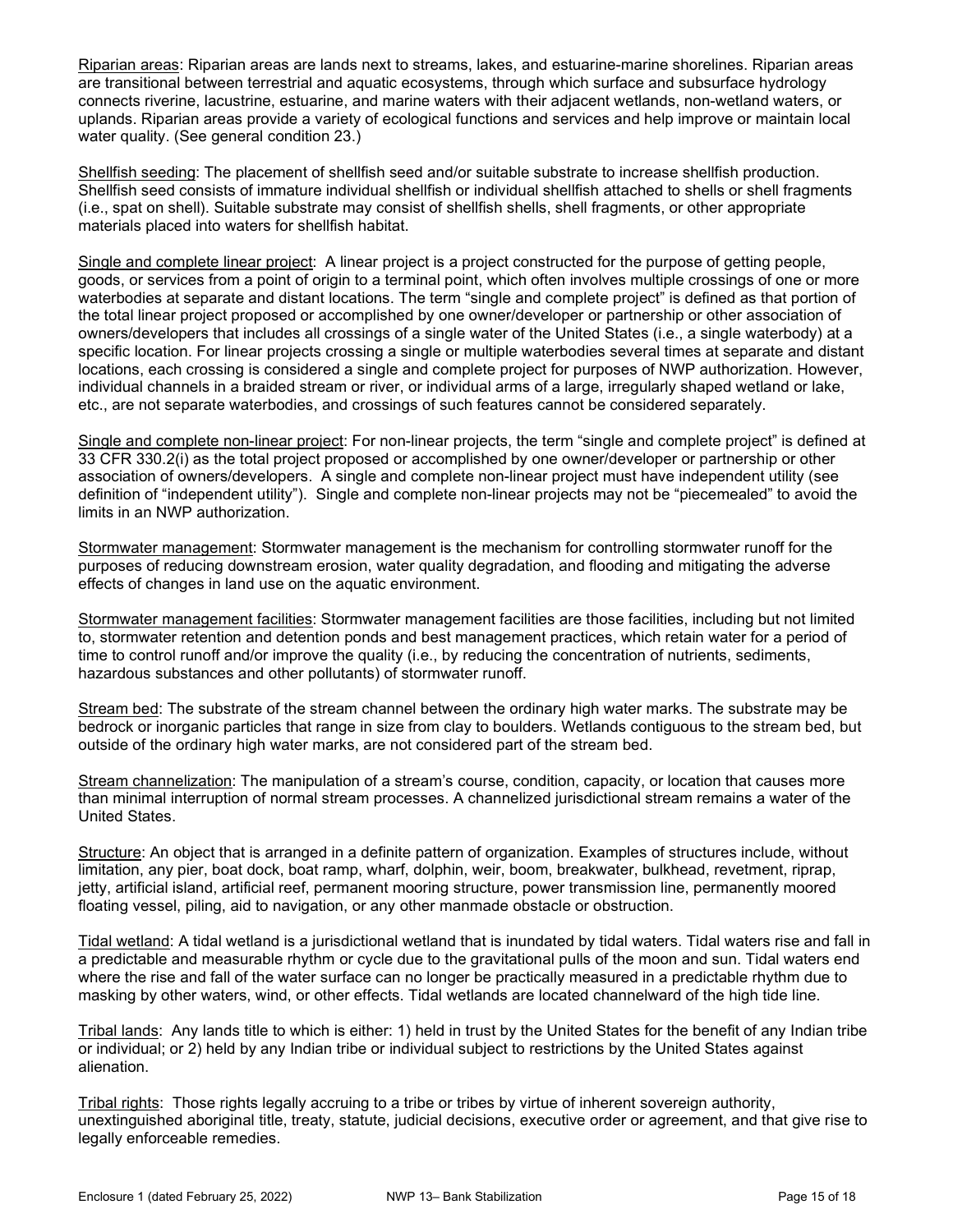Vegetated shallows: Vegetated shallows are special aquatic sites under the 404(b)(1) Guidelines. They are areas that are permanently inundated and under normal circumstances have rooted aquatic vegetation, such as seagrasses in marine and estuarine systems and a variety of vascular rooted plants in freshwater systems.

Waterbody: For purposes of the NWPs, a waterbody is a "water of the United States." If a wetland is adjacent to a waterbody determined to be a water of the United States, that waterbody and any adjacent wetlands are considered together as a single aquatic unit (see 33 CFR 328.4(c)(2)).

### G. Nationwide Permit Regional Conditions (Arizona)

- 1. The permittee shall submit a pre-construction notification (PCN) for all 2021 NWPs, in accordance with General Condition 32, in the following circumstances:
	- a. Activities that would result in a loss\* of waters of the United States within all perennial and intermittent waterbodies and special aquatic sites. (Refer to Regional Condition 2 for restrictions in special aquatic sites within the state of Arizona.)
	- b. Activities resulting in a discharge of dredged or fill material in waters of the U.S. on Tribal Lands\*\*;
	- c. All waterbodies designated by the Arizona Department of Environmental Quality as Outstanding Arizona Waters (OAWs), within 1600 meters (or 1 mile) upstream and/or 800 meters (1/2 mile) downstream of a designated OAW, and on tributaries to OAWs within 1600 meters of the OAW (see http://www.azdeq.gov/index.html).
	- d. All waterbodies designated by the Arizona Department of Environmental Quality as 303(d)-impaired surface waters, within 1600 meters (or 1 mile) upstream and/or 800 meters (1/2 mile) downstream of a designated impaired surface water, and on tributaries to impaired waters within 1600 meters of the impaired water (see http://www.azdeq.gov/index.html).
- 2. All 2021 NWPs are revoked in the state of Arizona for activities in wetlands, mudflats, vegetated shallows, or riffle and pool complexes, as defined at 40 CFR Part 230.40-45, resulting in a loss\* of waters of the United States greater than 0.10 acre.

\* "Loss" means waters of the United States that are permanently adversely affected by filling, flooding, excavation, or drainage because of the regulated activity.

\*\*"Tribal Lands" refers to any lands title to which is either: 1) held in trust by the United States for the benefit of any Indian tribe or individual; or 2) held by any Indian tribe or individual subject to restrictions by the United States against alienation.

NOTE: Regional Conditions on the Navajo Nation may be found at

https://www.spa.usace.army.mil/Portals/16/docs/civilworks/regulatory/publicnotices/Navajo%20Nation/2021%20NW P%20Reissuance\_Final%20Public%20Notice\_Navajo%20Nation.pdf?ver=Y05br0Ih59RLEwptpfmJOA%3d%3d.

#### H. 401 Water Quality Certification (401 WQC)

 A 401 WQC is mandatory for any activity that requires a Clean Water Act Section 404 permit. A 401 WQC is required prior to discharging any dredged or fill material into a water of the United States. Only one of the following 401 WQCs listed below will apply to your project. The geographical location of your project will determine which 401 WQC is applicable. The 401 WQCs issued for this NWP will remain in effect through March 14, 2026.

 On all "Non-Tribal Lands", lands that are not part of federally recognized Indian Reservation, the Arizona Department of Environmental Quality (ADEQ) is the agency responsible for issuing the 401 WQC.

 On all "Tribal Lands", lands that are part of a federally recognized Indian Reservation, the U.S. Environmental Protection Agency (EPA) is responsible for issuing the 401 WQC except where EPA has delegated the 401 WQC authority.

 If "Individual Certification" is required you must apply for, receive, and comply with the 401 WQC issued by ADEQ, EPA, or the appropriate Tribe.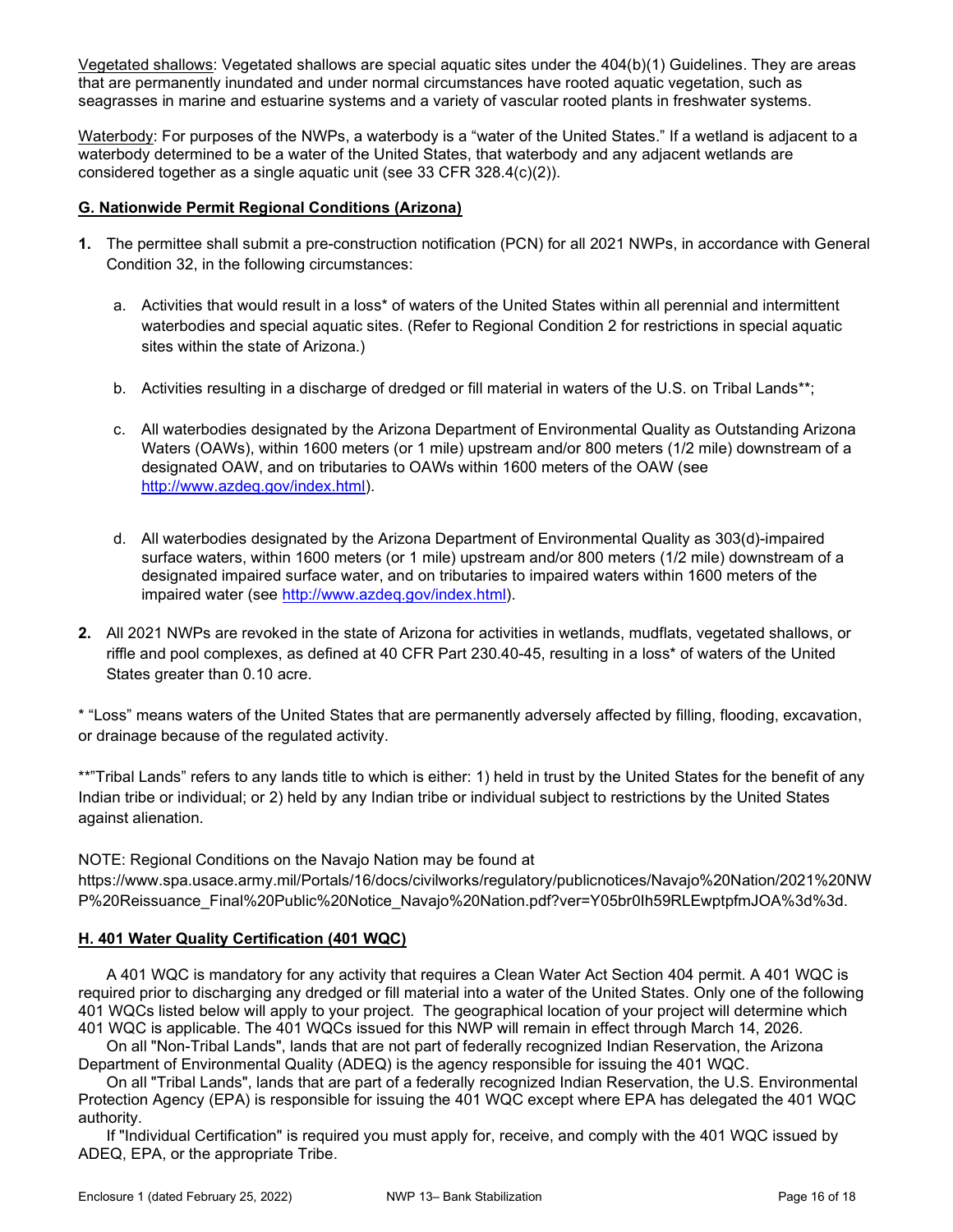### Non-tribal Lands - 401 ADEQ WQCs\*

Arizona Department of Environmental Quality Certified for all projects, except ADEQ requires that a project proponent submit an application to the department for a State WQC if the proposed activity will occur within the ordinary high water mark of any of the following waters: An outstanding Arizona water; an impaired water; a water that is listed as not-attaining; or a lake. This conditional certification, authorized under A.R.S. 49-202(C), is necessary to ensure the proposed activities will not cause or contribute to an exceedance in a surface water quality standard under Arizona Administrative Code R18-11.

#### Tribal Lands - 401 WQCs

 Fort Apache Indian Reservation (White Mountain Apache Tribe): Individual Certification waived for all projects. Gila River Indian Community **Individual Certification required for all projects.** Hopi Indian Reservation (Hopi Tribe): Individual Certification required for all projects. Hualapai Indian Reservation (Hualapai Tribe): Individual Certification waived for all projects. San Carlos Apache Tribe **Individual Certification waived for all projects**. Navajo Indian Reservation (Navajo Nation): Individual Certification required for all projects. All other Indian Reservations (EPA): Conditionally Certified.